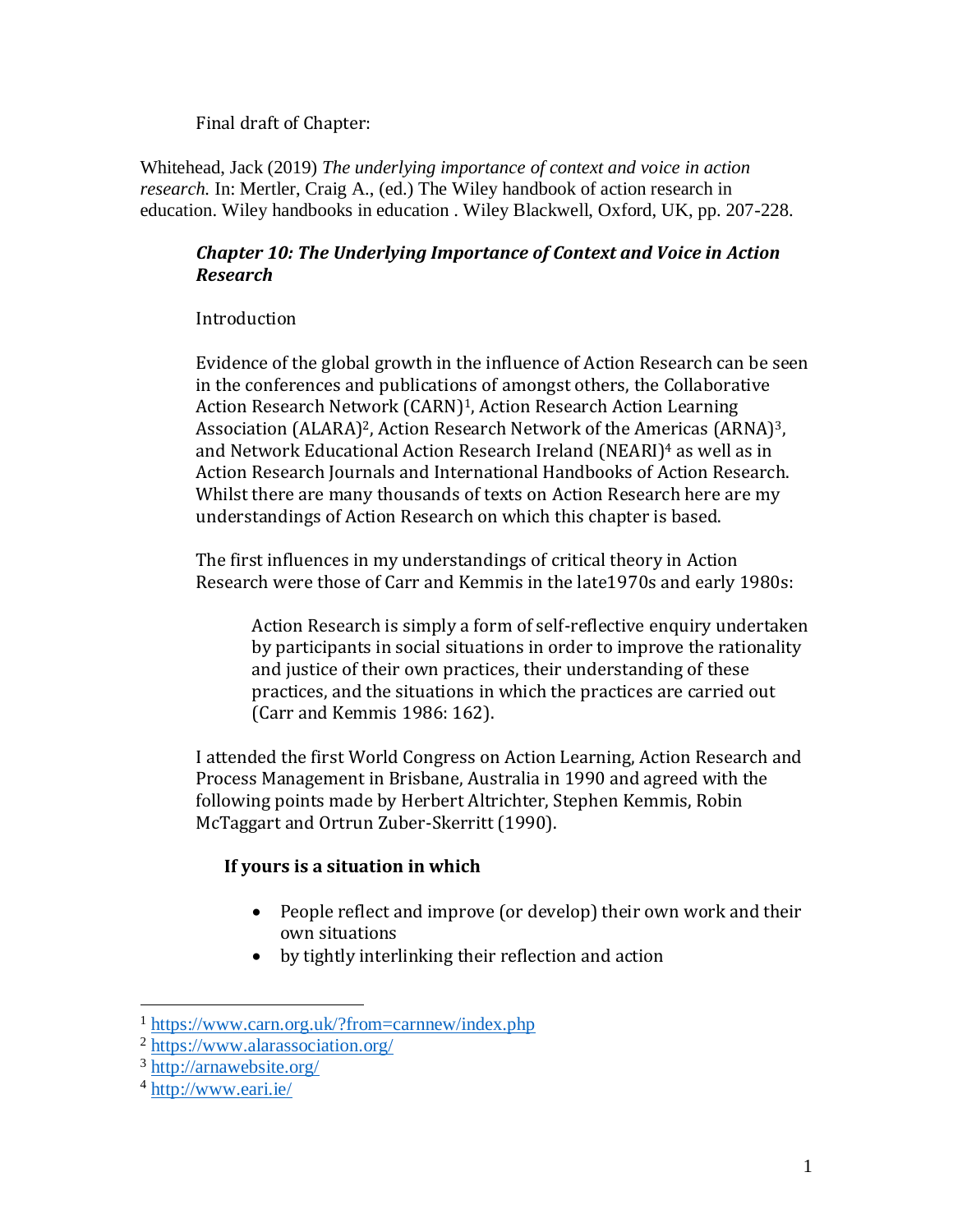and also making their experience public not only to other participants but also to other persons interested in and concerned about the work and the situation, i.e. their (public) theories and practices of the work at the situation

## **and if yours is a situation in which there is increasingly**

- Data-gathering by participants themselves (or with the help of others) in relation to their own question.
- Participation (in problem-posing and in answering questions) in decision making
- Power-sharing and the relative suspension of hierarchical ways of working towards industrial democracy
- Collaboration among members of the group as a "critical community"
- Self-reflection, self-evaluation and self-management by autonomous and responsible persons and groups
- Learning progressively (and publicly) by doing and by making mistakes in a "self-reflective spiral" of planning, acting, observing, reflecting, replanning, etc.
- Reflection which supports the idea of the "(self-) reflective practitioner"
- *open* enough so that further elaboration and development seemed possible
- *allowing for an ex post facto in*corporation of projects into the discussion (which had not been initiative and conducted on the basis of some elaborate understanding of Action Research)
- *and, above all, shared with respect to the process of its formulation for a specific context*

then yours is a situation in which ACTION RESEARCH is occurring. (Herbert Altrichter et al. 1990, pp. 19-20)

At this first World Congress I was also introduced to Participatory Action Research (PAR) as developed by Fals Borda and Anisur Rahman (1991). PAR emphasizes collective inquiry and experimentation grounded in experience and social history. Within a PAR process, communities of inquiry and action evolve and address questions and issues that are significant for those who participate as co-researchers.

Fals Borda and others organized the first explicitly PAR conference in Cartagena, Colombia in 1977. I attended the 2017 Action Research Network of the Americas (ARNA) Conference in Cartagena with a celebration of 40 years of PAR and the major contribution of Fals Borda.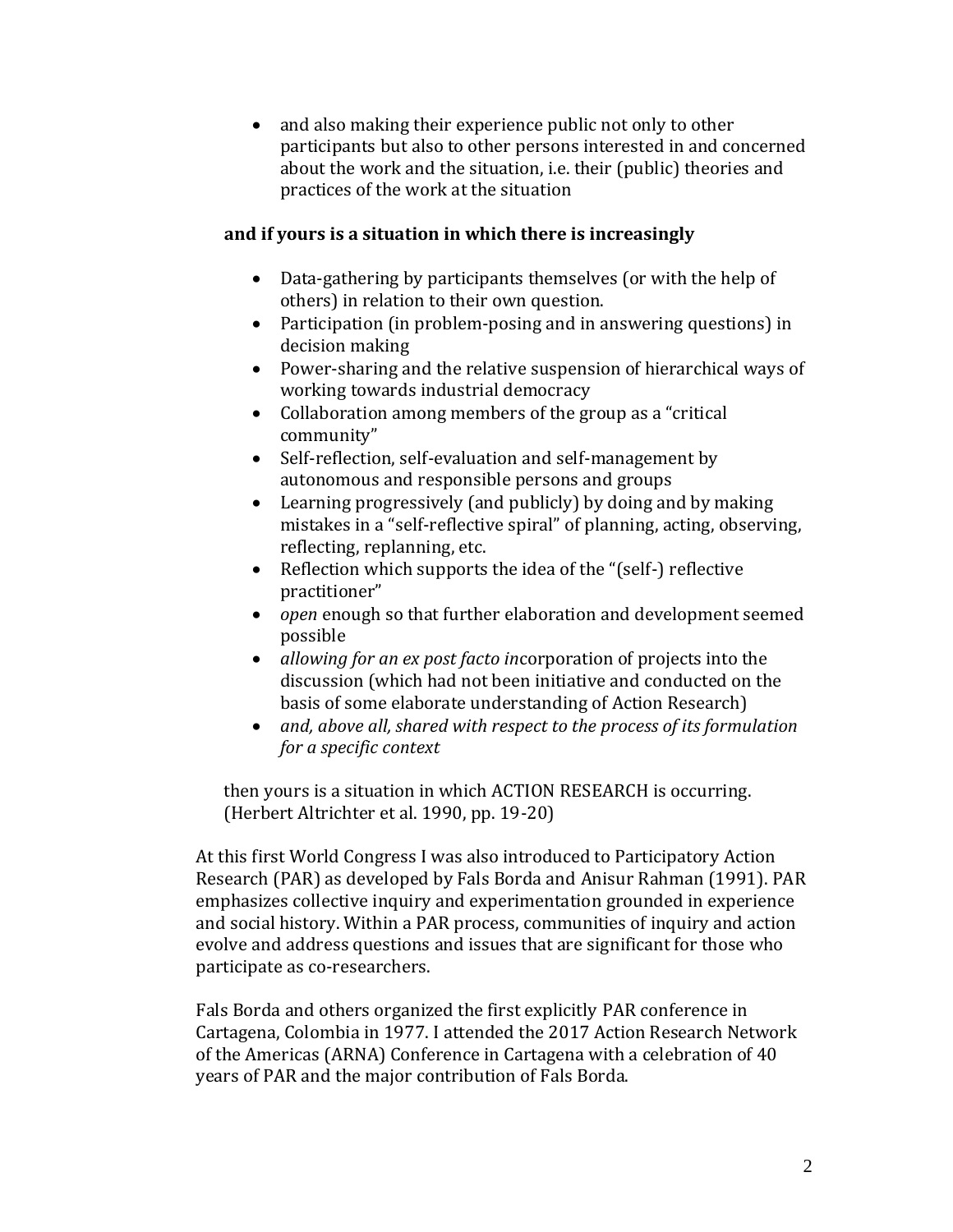Living Theory Action Research is an approach to Action Research in which individual researchers generate their living-educational-theories as explanations for their educational influences in their own learning, in the learning of others and in the learning of the social formations that influence practice and understandings (Whitehead 1989).

My first explicitly Action Research enquiry took place in 1977 (Whitehead, 1977) and the following analysis of the underlying importance of context and voice in Action Research is based on my educational influences in my own learning as I continue to explore the implications of asking, researching and answering the question, 'How do I improve what I am doing?' I asked this question in the first lesson I taught at Langdon Park Comprehensive School in London in 1967. Hence this chapter is based on some 50 years professional engagement in education and educational research.

### **1) The importance of context**

In recognising and understanding sociohistorical and sociocultural influences in different contexts of Action Research I am drawing on the ideas of de Sousa Santos (2014) and the questions asked by Hall (2015, 2017).

I shall address contextual influences of colonization and their transcendence through Action Research and Living Theory research in terms of de Sousa Santos' ideas of 'abyssal line', 'subaltern insurgent cosmopolitanism', 'epistemicide', 'ecology of knowledges' 'intercultural translation' and 'sociology of absences'.

Santos identifies what he sees as the most fundamental problem of the first decades of the twenty-first century. This is the failure to acknowledge the permanence of what he calls an abyssal line. This is a line dividing metropolitan from colonial societies decades after the end of historical colonialism. He believes that the abyssal line divides social reality so that whatever lies on the other side of the line remains invisible or irrelevant. He says that all the generalizations of the Western social sciences, are flawed to the extent that they take into account only the social reality of metropolitan societies, that is, the social reality on this side of the line. The European universalism, celebrated by the Frankfurt School of Critical Theory is based on this truncated view that leaves out the social reality of the other side of the line. Santos says that the most important problem created by the abyssal line is the collapse of social emancipation into social regulation on this side (the metropolitan) of the line.

In Santos' view our fundamental problem is how to reinvent emancipation in the face of regulation in such a way that a degenerative conflation of emancipation into regulation is avoided. In the examples below I shall show how some of those who use Action Research are contributing to the global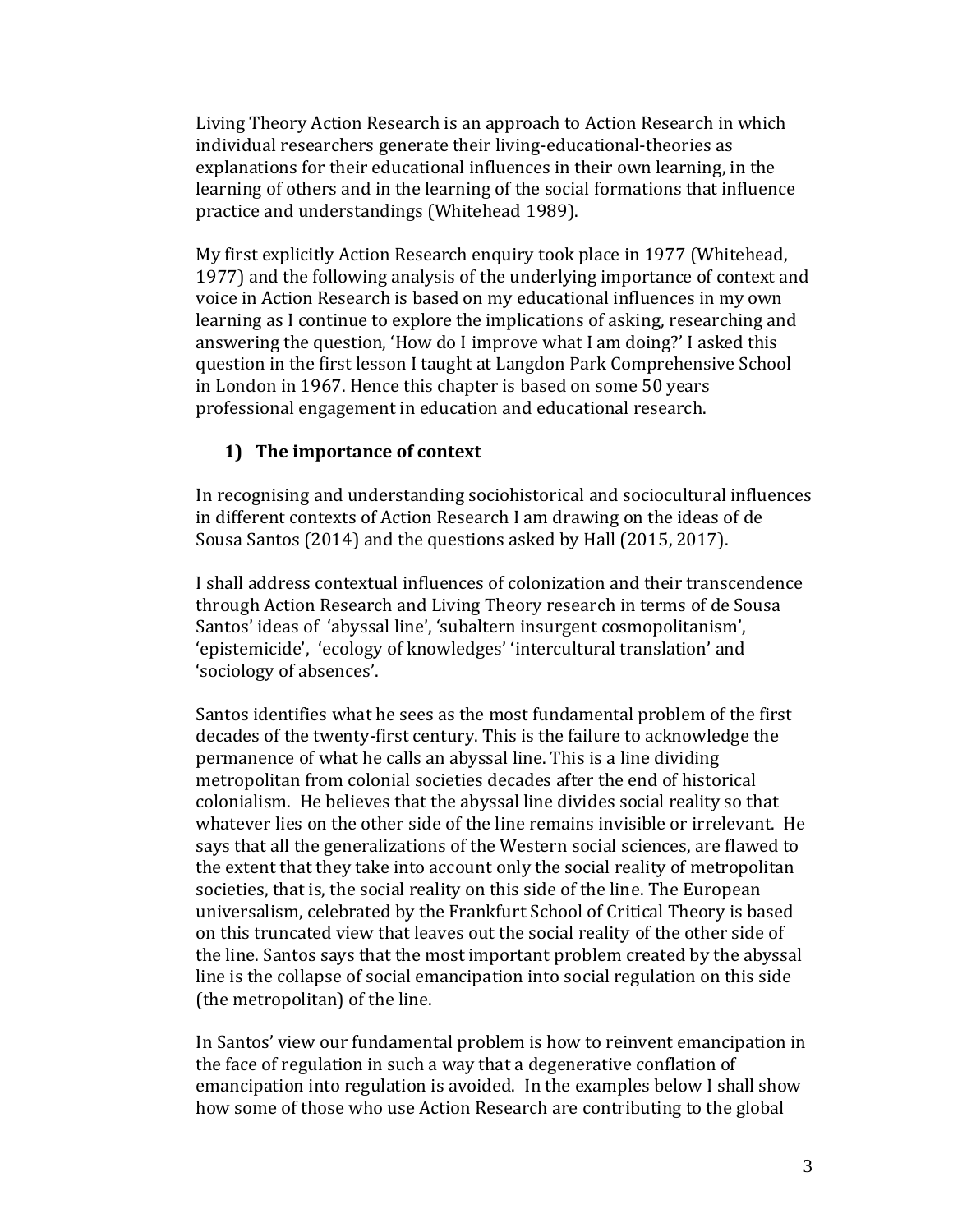enhancement of emancipation in the face of pressures of regulation. It is worth focusing on Santos' point that **we are facing a modern problem that cannot be solved in modern terms**. Santos states that science, including the social sciences, are part of the project of Western modernity. Santos believes that the sciences are much more part of the problem than part of the solution. He says that at the most, they may help us to elucidate and bring analytical precision to the different dimensions of our problem.

Santos advocates what he calls a paradigmatic transition that includes new relationships between epistemology and politics and between epistemology and subjectivity. These new relationships involve a radical break with modern Western ways of thinking and acting. In Part Two below on voice in Action Research I shall explain how the living-theories of Action Researchers are providing such a radical epistemological break with Western ways of thinking and acting. Santos advocates learning from an epistemology in a struggle for what he calls *subaltern insurgent cosmopolitanism* based on a subaltern cosmopolitan reason.

Santos uses the term *cosmopolitanism* to describe the global resistance against abyssal thinking. He recognises that this may seem inadequate in the face of its modernist or Western ascendancy. Santos' phrase, "subaltern, insurgent cosmopolitanism," refers to:

… the aspiration of oppressed groups to organize their resistance and consolidate political coalitions on the same scale as the one used by the oppressors to victimize them, that is, the global scale.

Santos names insurgent cosmopolitanism as a form of counterhegemonic globalization. At the heart of the efficacy of subaltern, insurgent cosmopolitanism for creating emancipatory actions from the other side of the abyssal line, is the energy of epistemicide. By epistemicide Santos means an energy that comes from a destabilizing image of the murder of knowledge.

He points out that unequal exchanges among cultures have always implied the death of the knowledge of the subordinate culture. He goes so far as to claim that in European expansion, the epistemicides perpetrated by hegemonic Eurocentric modernity are one of the conditions of genocide (p.92). Santos embraces an understanding of an ecology of knowledges.

For Santos the ecology of knowledges confronts the logic of the monoculture of scientific knowledge and rigor by identifying other knowledges and criteria of rigor and validity that operate credibly in social practices pronounced non-existent by reason on the other side of the abyssal line. In Part Two of this chapter, on voice in Action Research, I introduce the idea of a living-educagional-theory as an individual's explanation of their educational influence in their own learning, in the learning of others and in the learning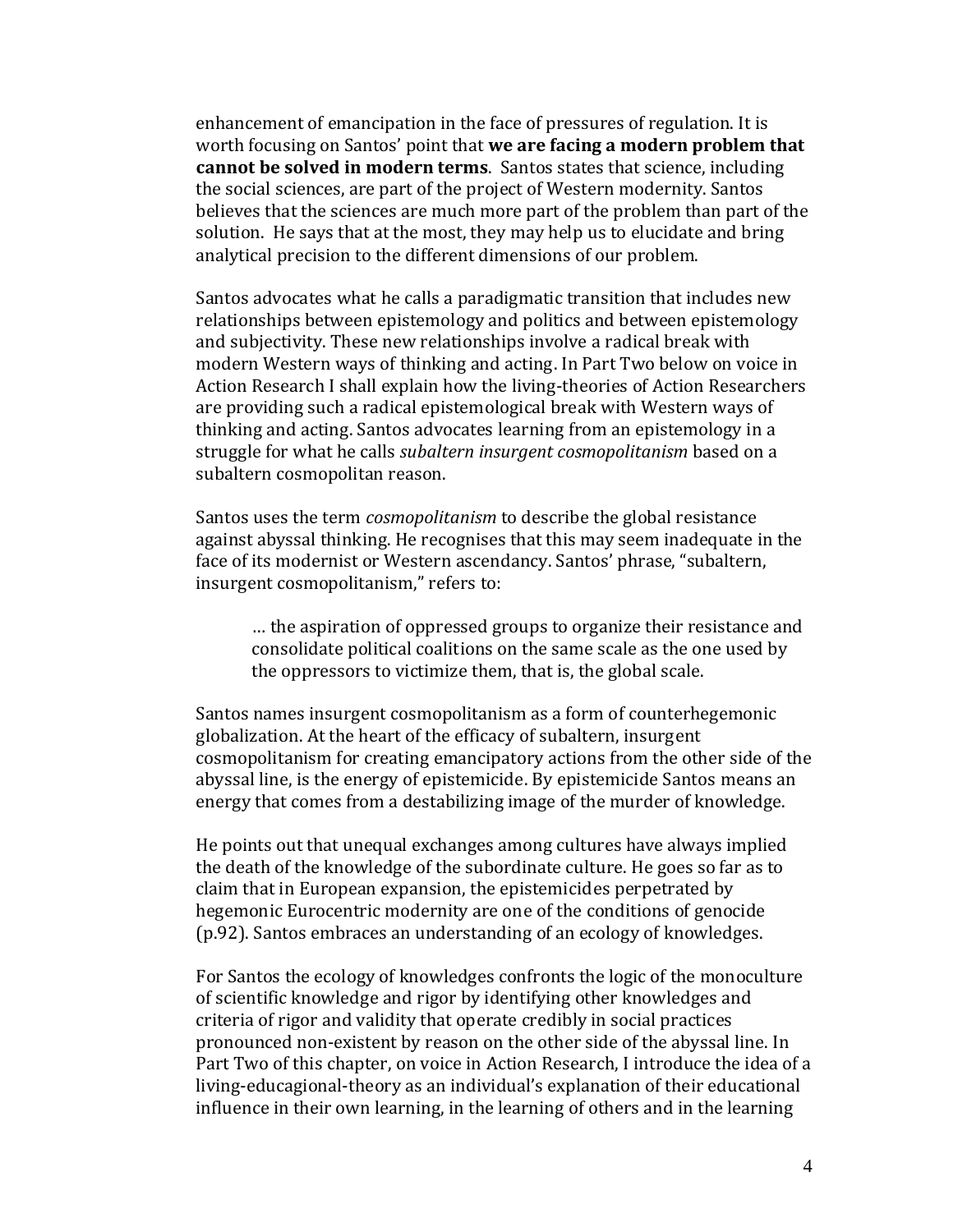of social formations that influence practice and understandings (Whitehead, 1989). I point to the evidence that shows how the living-educational-theories of Action Researchers have identified and gained academic accreditation by identifying other knowledges and criteria of rigour and validity.

…at every step of the ecology of knowledges, it is crucial to ask if what one is learning is valid and if what one already knows should be forgotten or unlearned and why. Ignorance is disqualifying when what one is learning is more valuable than what one is forgetting. (p.188)

Santos emphasises that credibility in the ecology of knowledges does not entail discrediting scientific knowledge. This is consistent with Living Theory Action Research in that a living-educational-theorist includes insights from the most advanced social theories of the day.

In the ecology of knowledges, finding credibility for non-scientific knowledges does not entail discrediting scientific knowledge. It implied, rather using it in a broader context of dialogue with other knowledges. In present conditions, such use of scientific knowledge is counterhegemonic. The point is, on the one hand, to explore alternative conceptions that are internal to scientific knowledge and have become visible through the pluralist epistemologies of various scientific practices (feminist epistemologies in particular) and, on the other, to advance interdependence among the scientific knowledges produced by Western modernity and other, non-scientific knowledges. (189)

As an alternative to both the abstract universalism that grounds Westerncentric general theories and to the idea of incommensurability between cultures Santos proposes the idea of intercultural translation. For Santos intercultural translation consists of searching for isomorphic (similar form or structure) concerns and underlying assumptions among cultures. It includes identifying differences and similarities, and developing, whenever appropriate, new hybrid forms of cultural understanding and intercommunication. These new hybrid forms:

…may be useful in favouring interactions and strengthening alliances among social movements fighting, in different cultural contexts, against capitalism, colonialism, and patriarchy and for social justice, human dignity, or human decency.

The voices of Action Researchers are shown in their living-theories below to be contributing to such a social movement in working and researching to extend the influence of values and understandings that are isomorphic between cultures and carry hope for the flourishing of humanity.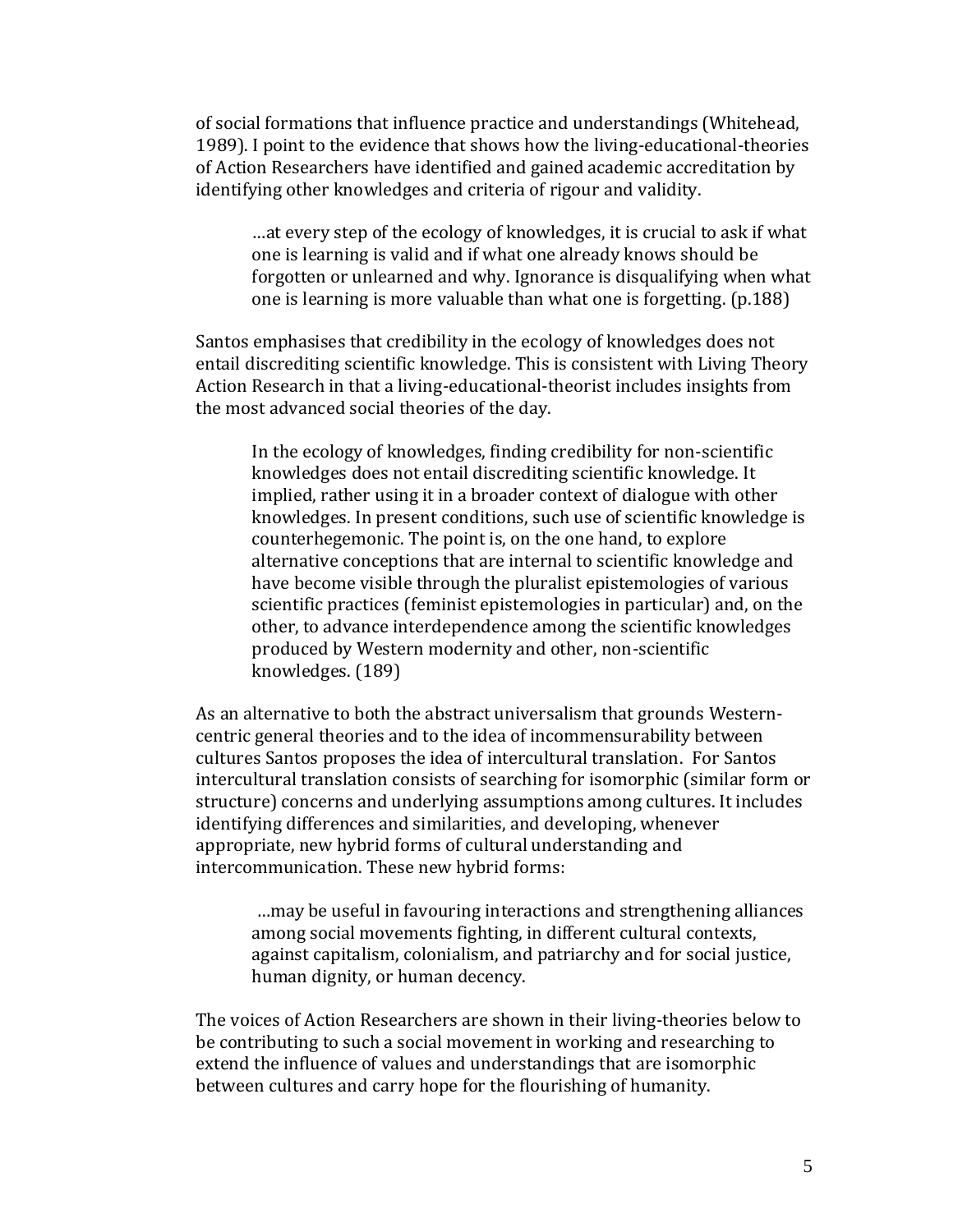The work of intercultural translation can be related to what Lyotard refers to as the postmodern condition:

A postmodern artist or writer is in the position of a philosopher: the text he writes, the work he produces are not in principle governed by pre-established rules, and they cannot be judged according to a determining judgment, by applying familiar categories to the text or to the work. Those rules and categories are what the work of art itself is looking for. The artist and the writer, then, are working without rules in order to formulate the rules of what will have been done. (Lyotard, p. 81, 1986)

Santos' claim that it is a living process that is carried out both with arguments and with the emotions deriving from sharing and differing under an axiology of care (pp. 212-213. This living process is isomorphic with the claims of Living Theory researchers concerning the values that carry hope for the flourishing of humanity. Hence, for Santos, the work of translation is far from being an intellectual exercise. It is a pragmatic instrument for mediation and negotiation. Its purpose is to overcome the fragmentation inherent in the extreme diversity of social experience of the world uncovered by the different ecologies of knowledges. (p.224) Intercultural translations must be converted into blueprints of alliances for collective transformative practices in responding to experiences of epistemicide and postabyssal thinking. I shall show below how this is being done in the living-theories of Action Researchers through co-operative enquiries that are being guided by the values of the international co-operative alliance [\(http://www.actionresearch.net/writings/coop/coopvalues.pdf\)](http://www.actionresearch.net/writings/coop/coopvalues.pdf).

Budd Hall (2015) the joint UNESCO Chair with Rajesh Tandon, in Community-Based Research and Social Responsibility in Higher Education, has offered ideas on moving beyond epistemicide with knowledge democracy and higher education. He addressed some questions to himself:

1. How do I 'decolonize', 'deracialise,' demasculanise and degender my inherited 'intellectual spaces?'

2. How do I support the opening up of spaces for the flowering of epistemologies, ontologies, theories, methodologies, objects and questions other than those that have long been hegemonic, and that have exercised dominance over (perhaps have even suffocated) intellectual and scholarly thought and writing?

3. How do I contribute to the building of new academic cultures and, more widely, new inclusive institutional cultures that genuinely respect and appreciate difference and diversity – whether class,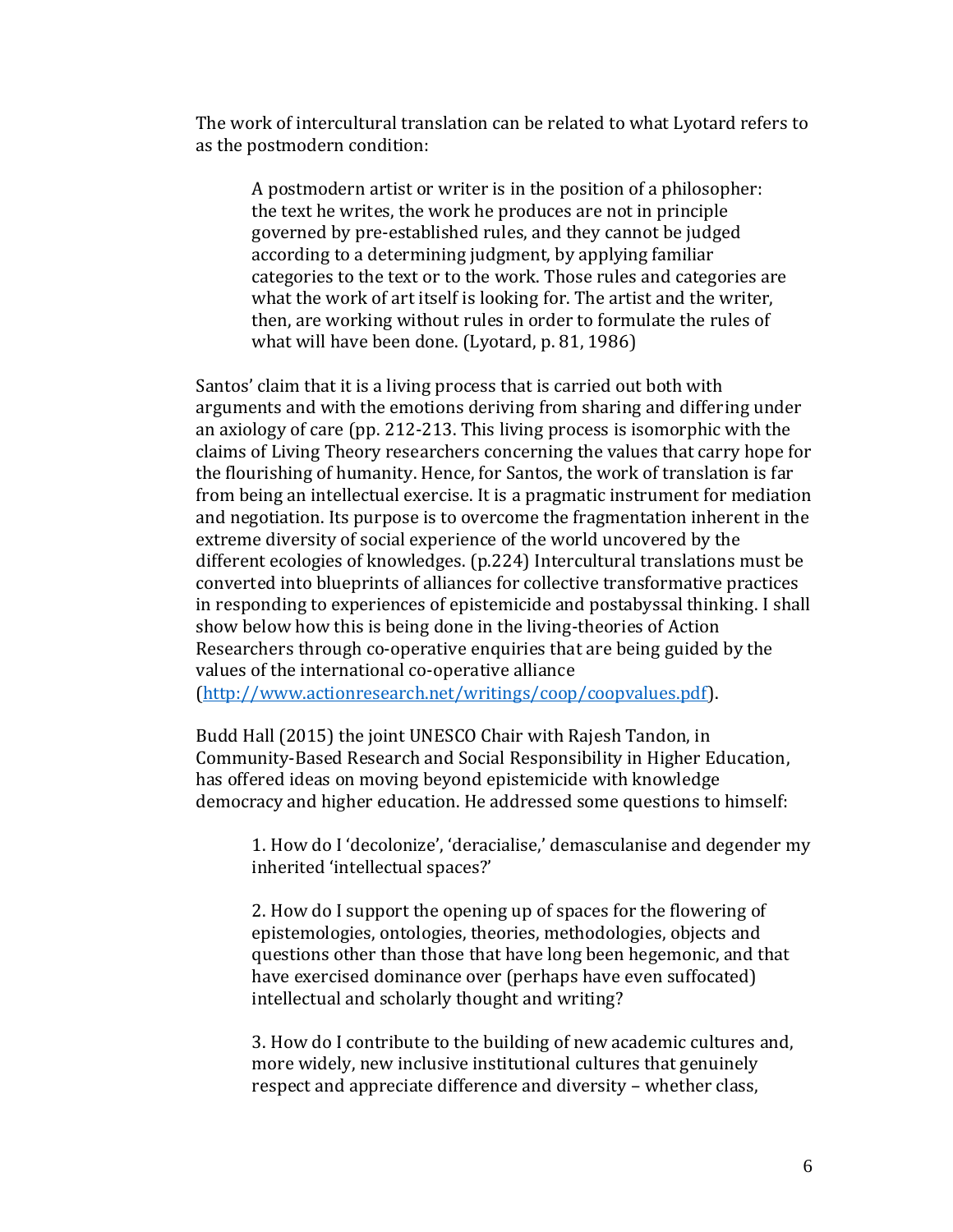gender, national, linguistic, religious, sexual orientation, epistemological or methodological in nature?

4. How do I become a part of creating the new architecture of knowledge that allows co- construction of knowledge between intellectuals in academia and intellectuals located in community settings? (Hall, 2015, p.12)

These 'I' questions are the kind of questions asked, researched and answered by Action Researchers in generating their own living-educational-theories. On the 16th June 2017 at the 1st Global Assembly for Knowledge Democracy: Towards and ecology of knowledges, in Cartagena, Columbia, Budd Hall (2017) highlighted the importance of including indigenous knowledges in an ecology of knowledges. The importance of visual data in indigenous knowledge can be seen in this 9:37 minute video of Budd Hall at

[https://www.youtube.com/watch?v=K2q5IoK87\\_k](https://www.youtube.com/watch?v=K2q5IoK87_k)

in which he says:

'The great turning' a prophecy amongst other things said that the world will realise that it has advanced as far as it can based only on European knowledge and that there will be time and this time has begun when the ancient knowledges of the indigenous world will be needed again to ensure the salvation of the planet and all its living species.

# **2) The importance of voice**

The necessity for the practitioner of speaking on his or her own behalf has been highlighted by Foucault:

You were the first to teach us something absolutely fundamental: the indignity of speaking for others. We ridiculed representation and said it was finished, but we failed to draw the consequences of this 'theoretical' conversion - to appreciate the theoretical fact that only those directly concerned can speak in a practical way on their own behalf. (Foucault 1980)

Having emphasized the importance of context in Action Research I now want to focus on the importance of voice from a number of very different contexts beginning with voices from China's Experimental Centre for Educational Action Research in Foreign Languages Teaching at Ningxia Teachers University (see<http://www.actionresearch.net/writings/moira.shtml> )

# **i) Voices from China**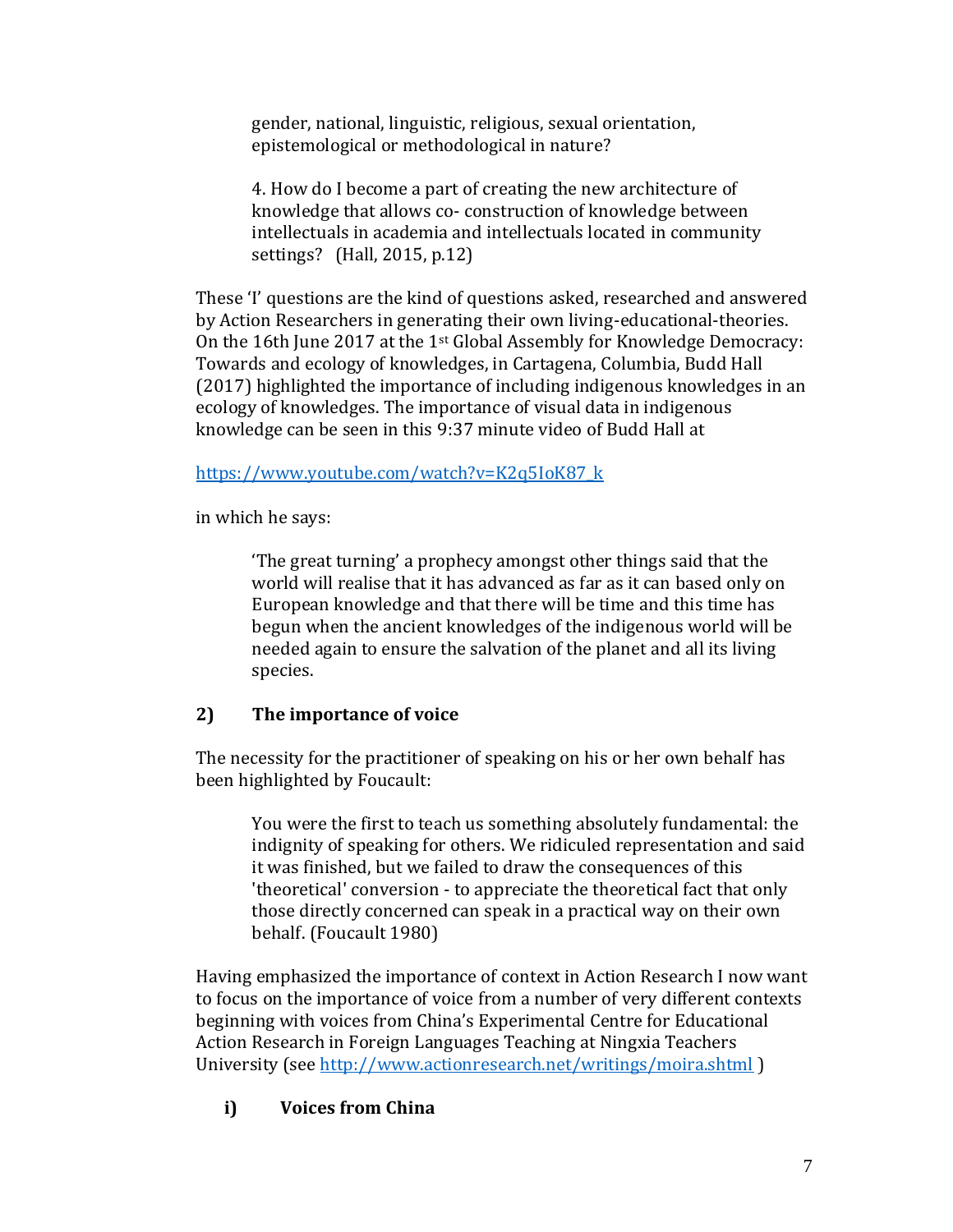Li Peidong and Moira Laidlaw (2006) of Ningxia Teachers University, China, have asked, researching and answered their question, How can we facilitate a process of educational change? They focused on collaborative enquiry, Action Research, and curriculum development in rural China:

This article shows how two colleagues, one Chinese, one British, are learning to work together in a Teachers' College in north- west China as we help to facilitate change in our organization. The change constitutes the setting up of Action Research enquiries as a way of enhancing learning and professional development together with changes in The New Curriculum for the teaching of English. Tentative conclusions are drawn about our educational influence on each other, colleagues in our department and beyond, as well as its effects on curriculum development. By working through our assumptions we show some of the benefits of our collaboration and how we have overcome some fundamentally different precepts about education. The most profound of these are concerned with the differing epistemological norms and attitudes to collectivism and individualism. We discover the significance of keeping open minds in enhancing our insights and actions and in our conclusion look to the possible characteristics of our collaboration in the future. (Abstract)

## **ii) Voices from 6 and 10 year old students and their teachers**

The following voices are from 6 and 10 year old students and their teachers in classrooms in the UK with Mounter and in Croatia with Bognar and Zovko (2008) . The students and teachers are engaged in Action Research.

As part of her master's degree, Mounter (2006) researched her educational influence with her 6 year old students as she introduced an Action Research approach to learning using the action-reflection cycle Thinking Actively in a Social Context (TASC) (Wallace, 2008). Mounter's research question was, 'Can children carry out Action Research about learning, creating their own learning theory?'

[\(http://www.actionresearch.net/writings/tuesdayma/joymounterull.pdf\)](http://www.actionresearch.net/writings/tuesdayma/joymounterull.pdf)

The paper gives access to video-clips of the pupils responding to the questions 'What use is the TASC Wheel?' and 'What do you think of the TASC Wheel?' at:

http://www.youtube.com/watch?v=ti4syOrIDdY

and

http://www.youtube.com/watch?v=LSqg1phEEaM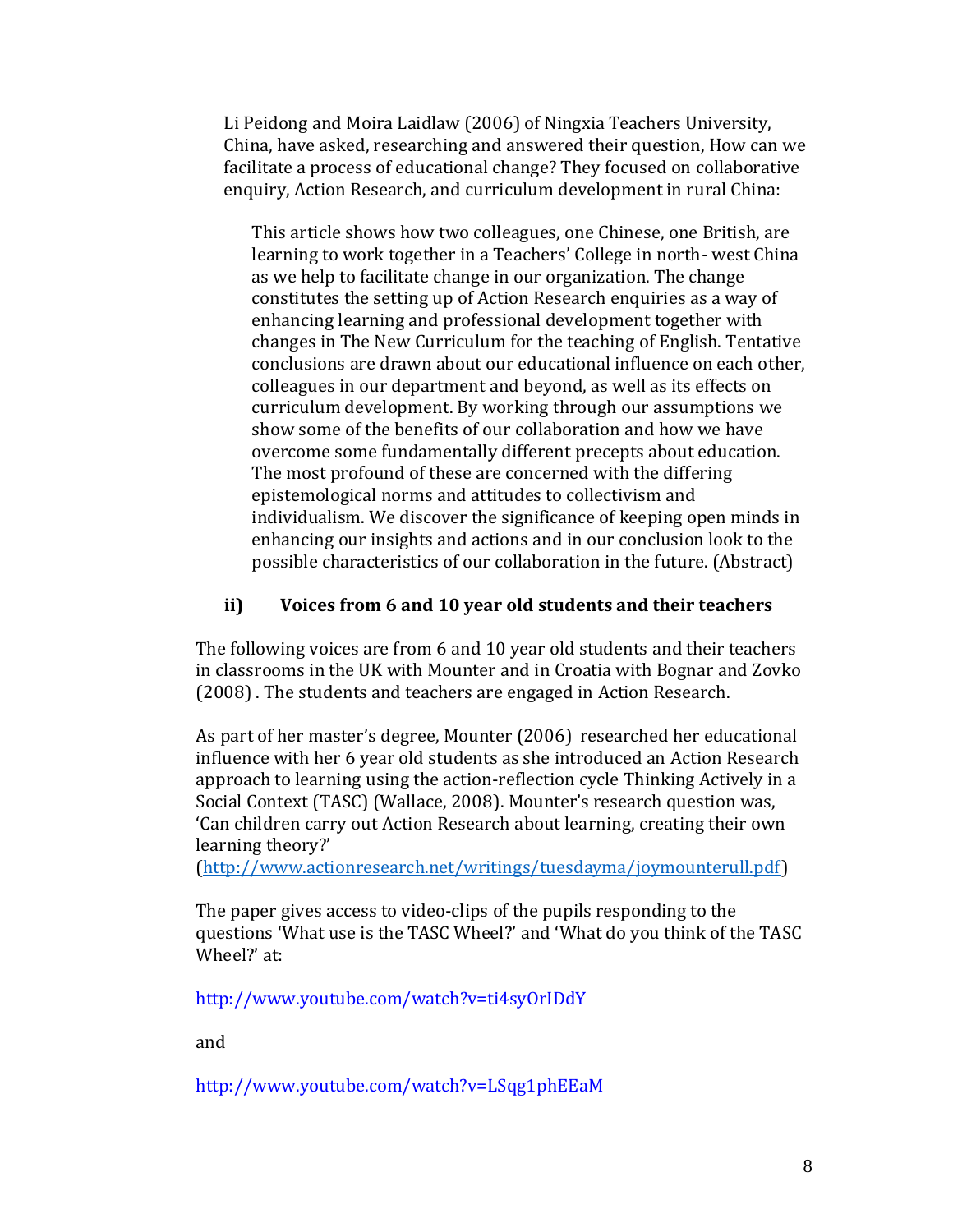The video evidence demonstrates the 6 year olds grasp not only the action reflection process but demonstrates their creativity as they point out a limitation of a two dimensional representation of the TASC process. They emphasise that their Action Research has dynamic qualities that should be included in three dimensional representations of the TASC process.

Branko Bognar and Marica Zovko (2008) show that 10 year students can become Action Researchers in improving their own learning:

In our inquiry the pupils determined their own challenges with the aim of improving something important in their own lives. We show that Action Research is meaningful only if students engage with it on their own terms, on the basis of their own needs, interests and selfchosen values. Anything that hinders pupils' freedom will only compromise the foundations of Action Research itself and any educational value accrued from it. <http://ejolts.net/node/82>

Branko Bognar conducted group interviews with pupils trying to check if they truly understood the process of Action Research:

Branko: Would it be possible if you needed to explain to, let's say teacher Vesna's students, what Action Research is, how would you, in the most simple way, explain this to them? So, would you like to tell us?

Tomislav: Well it is research in which you want to, I don't know, research or improve something, something in your life, it doesn't have to be in your life, you just want to find out something about it.

Branko: Good. Go ahead. How would you explain it?

Anica: It is improving something important in your life.

Branko: Good. And how, if they were to ask, how are you going about this research now?

Anica: I make a plan and decide that according to the plan I will try to improve it.

Branko: And how do you know if you have improved something?

Valentina B.: Well somebody can confirm it through an interview. To question somebody whether it has improved. Or record it on tape.

Branko: Good.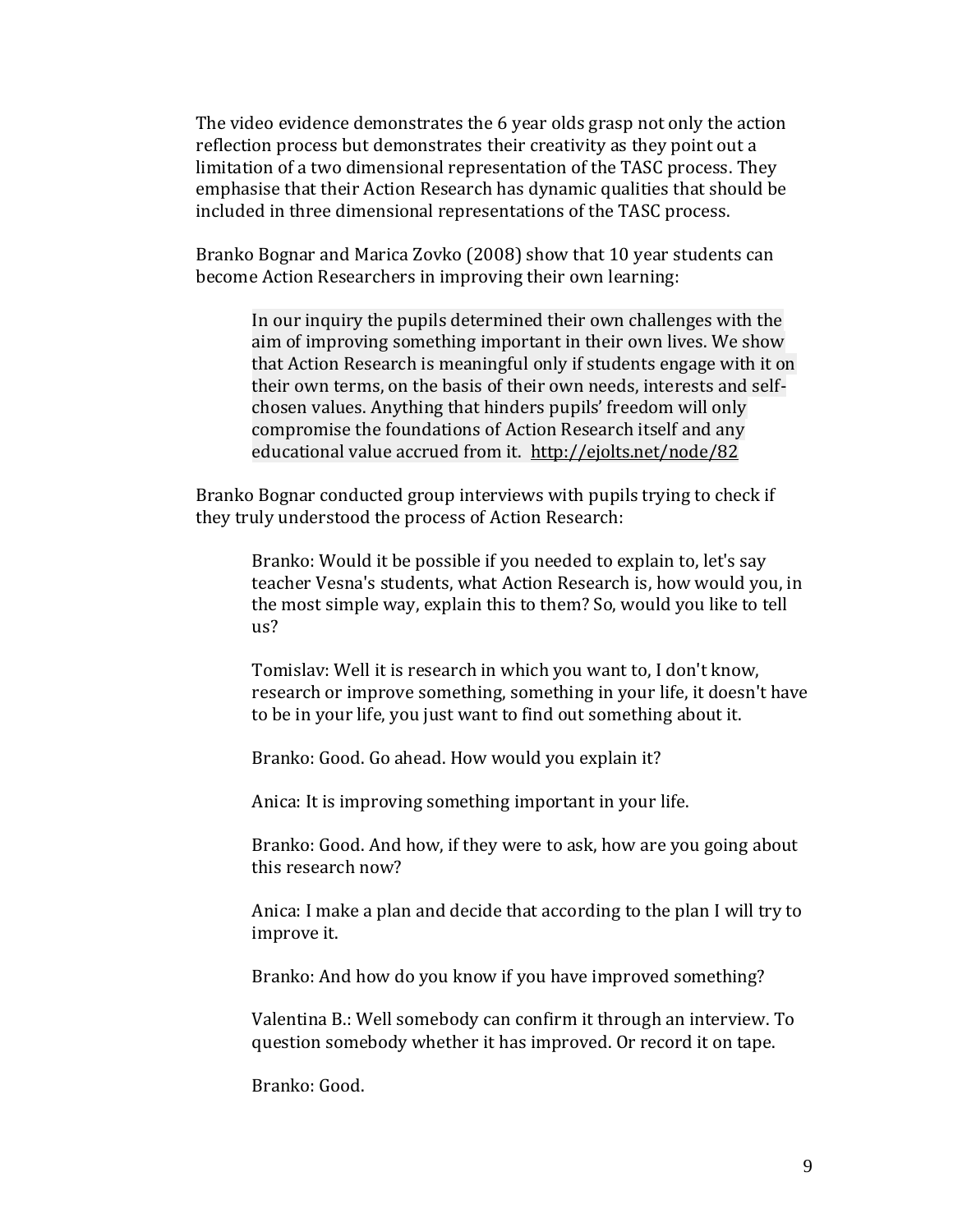Tina: Simply find a critical friend, develop a questionnaire or an interview... I mean, have him watch.

Branko: You just said a critical friend. What do you mean by a critical friend?

Valentina: I already said that he tells you what you haven't done too well, what you can do better, not just praise you: 'Oh that's great, oh that's wonderful'.

Branko: Good. Go ahead. Did you want to say something?

Ana: A critical friend is always with you and he will always give you [ideas], tell you what is missing or what not to do and what to do, he always says...

Tomislav: It's a friend who gives you advice about the things you didn't do right in your plan and the things that you did and what you could improve.

Branko: Good. Thank you. Did somebody else want to say something?

Branko: Well, tell me are you, when somebody tells you... for instance someone tells you that something is not good, that you didn't do something right, gives you some kind of remark, criticism, how do you feel? Are you angry with your critical friend or are you glad that he said that to you?

Ana: No, because if there was something missing, he was supposed to tell me because I chose him to tell me such things.

Branko: Go ahead. Did you want to say something?

Marsel: Well, I am glad that he tells me that because we have to know something about ourselves as well, to gather some information.

Branko: Good. Did you want to say something?

Marijana: Well, I don't get angry if he tells me something's wrong. I don't get angry about that.

Branko: Is there anybody who didn't feel too comfortable?

Valentina: Me. I mean, to me, when they say it, I feel sort of regretful, but I still take it because I know that sometimes I have to face consequences in life.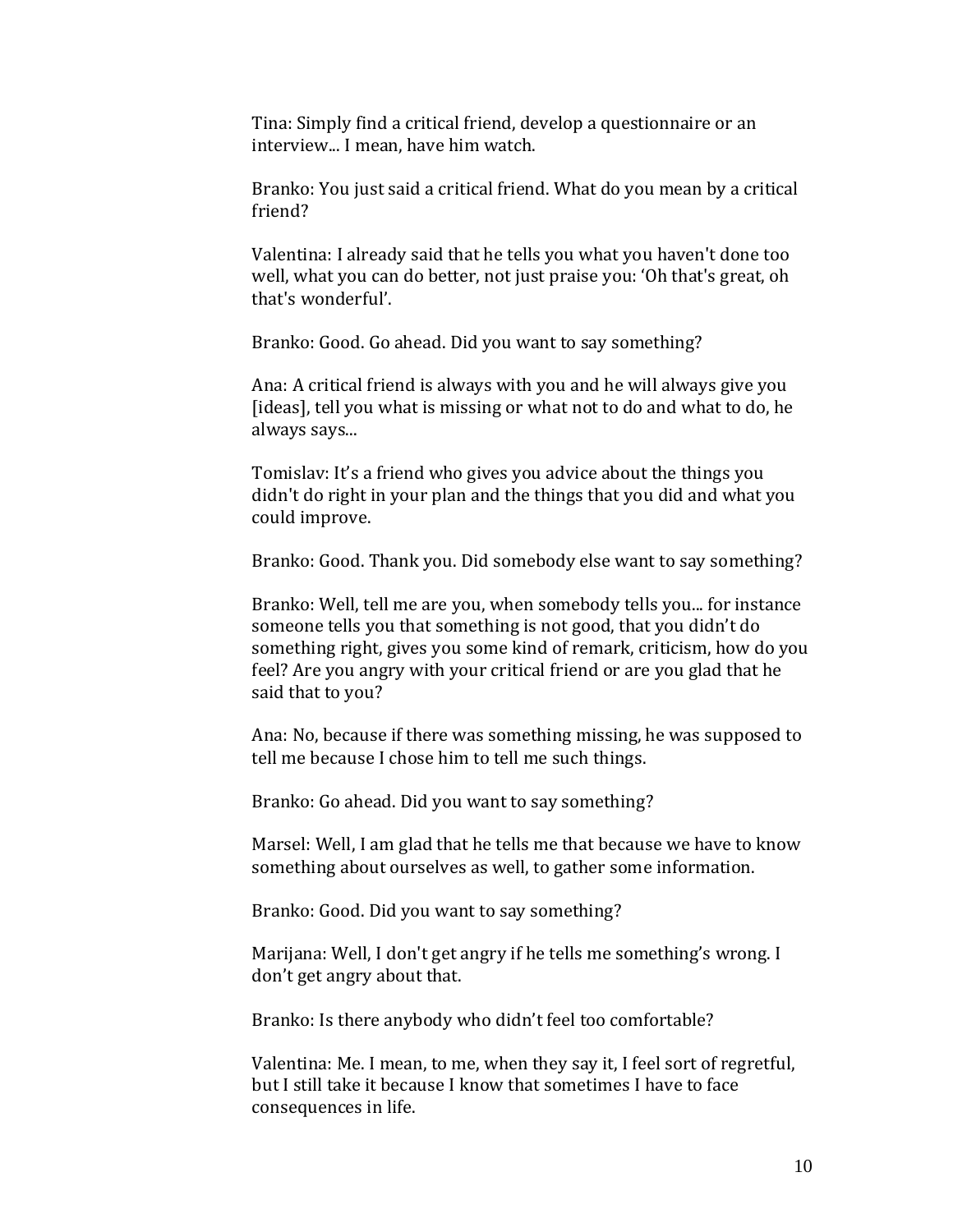Branko: Good. And tell me, when you finish with a certain part of your performance, your activities and when you complete your own plan, what do you do after that?

Anica: Start with new plans.

Branko: How do you start with a new plan?

Anica: Well the same way we did with the first one. I'll make a plan and start researching again.

Branko: Will it be related to what you have previously done or will it be something completely different?

Anica: It can be completely different or it can be something similar.

Branko: If it is related to your previous work, how will your previous work help you?

Anica: Well it'll help with the plan. The way I did it, the way my family reacted, that way I'll be able to see how I will develop my plan, how I can act. (Bognar, 2004a) …

Bognar writes:

Several pupils succeeded in writing reports and I made an agreement with Vesna Šimid to have the validation process in her classroom. Marica took four students in her car to Vesna's school in Klakar where they presented their Action Research inquiries. Vesna's pupils listened to Marica's pupils attentively, asked questions and then rewarded them with spontaneous applause. As shown in Video 4 and Figure 5 it's possible to see that Marica's pupils had prepared written reports in the form of posters on big sheets of paper and with my support they fulfilled the validation aspects of their Action Research. Later Marica repeated this procedure in her classroom and helped pupils to gain control over the whole process of Action Research.

Video 4. Validation of a pupil's Action Research report - see <https://vimeo.com/1415387>

See pages 30-33 [http://ejolts.net/files/journal/1/1/Bognar\\_Zovko1\(1\).pdf](http://ejolts.net/files/journal/1/1/Bognar_Zovko1(1).pdf)

## **iii) Voices from The Collaborative Action Research Network (CARN)**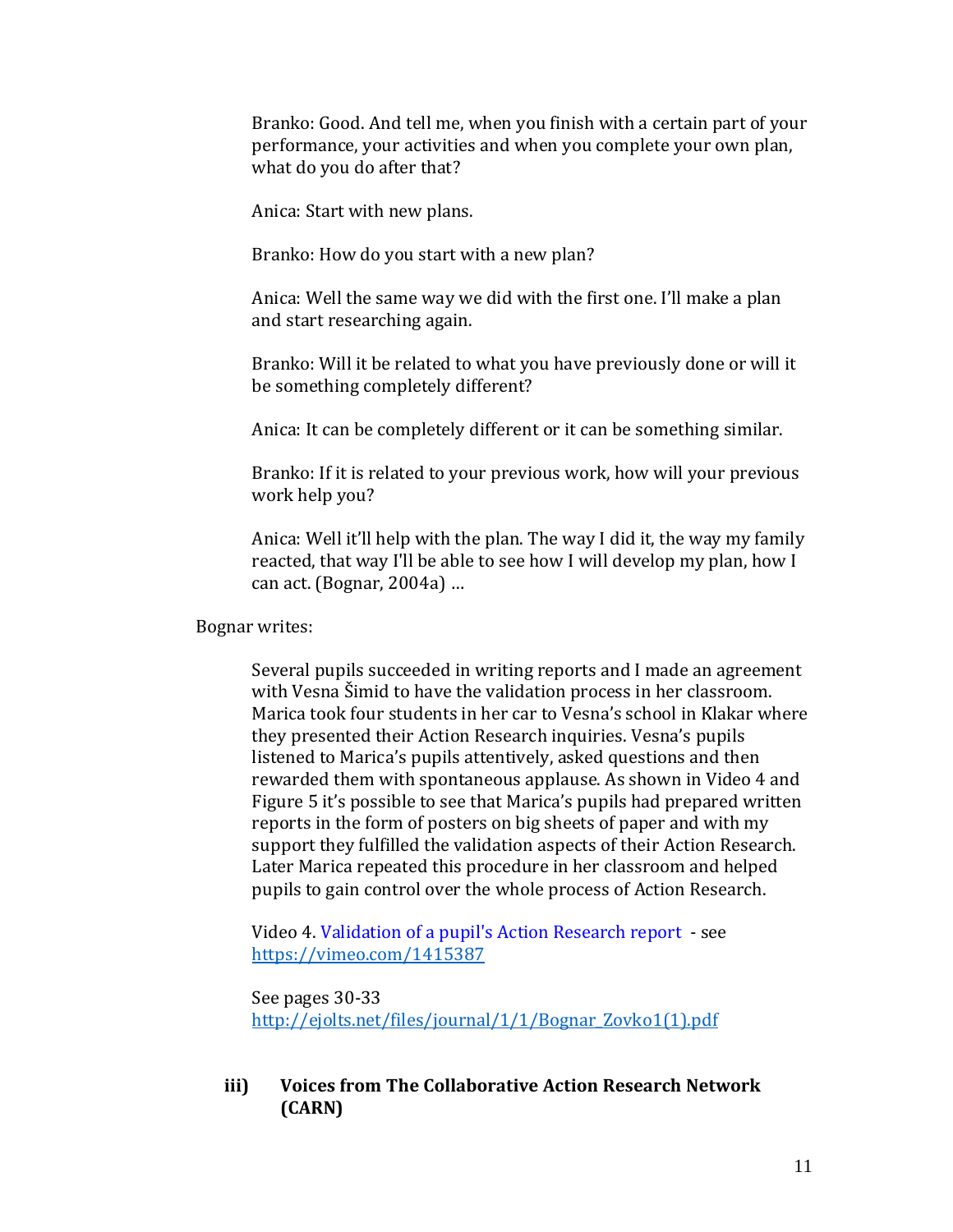The Collaborative Action Research Network began as the Classroom Action Research Network in 1976 and supported the formation of the Journal, Educational Action Research in 1993. Mark Hadfield and Kaye Haw (2001) emphasize the importance of 'Voice', young people and Action Research:

This article moves from an overview of what is meant by the term 'voice' to discussing the significance of its links with Action Research. It does this through using a simple typology of three types of voice: Authoritative, Critical and Therapeutic. Each type of voice represents a different process of articulation and intended outcome. It then moves on to consider 'voice' and the collaboration of young people in educational Action Research by unpicking a series of four assumptions which delineate major theoretical and practical possibilities and limitations. These assumptions provide a critique of the underpinning ideologies held by professionals when supporting and listening to young people. (p. 485)

### **iv) Voices from Action Learning Action Research Association (ALARA)**

The Action Learning Action Research Association began as the Action Learning, Action Research and Process Management Association in 1990. The 2018 World Congress of ALARA in Vermont, USA, is committed to sharing the following voices in five keynotes organised by Emmanuel Tetteh, the International Vice-President of the Action Learning, Action Research Association.

The keynote speaker for Track One on "Action Learning, Action Research (AL/AR) Experiences of Individuals." Is Hilary Bradbury, a scholarpractitioner whose work focuses on the human and organizational dimensions of creating collaborative learning communities.

Bradbury convenes the global network of Action Researchers which seeks to transform conventional notions of knowledge production. Called AR+ [actionresearchplus.com,](http://actionresearchplus.com/) their mission is "accomplishing more good together." I do urge you to add your voice to AR+

The keynote speaker for Track Two on the AL/AR Experiences of Professionals, is myself. Dr. Tetteh accurately describes me as:

… a Living Educational Theorist based in the UK. Previously at the University of Bath, he is now a Visiting Professor at the University of Cumbria, UK and Ningxia Teachers University in Ningxia, China. He originated the idea that individuals could create their own explanations of their educational influences in their own learning, in the learning of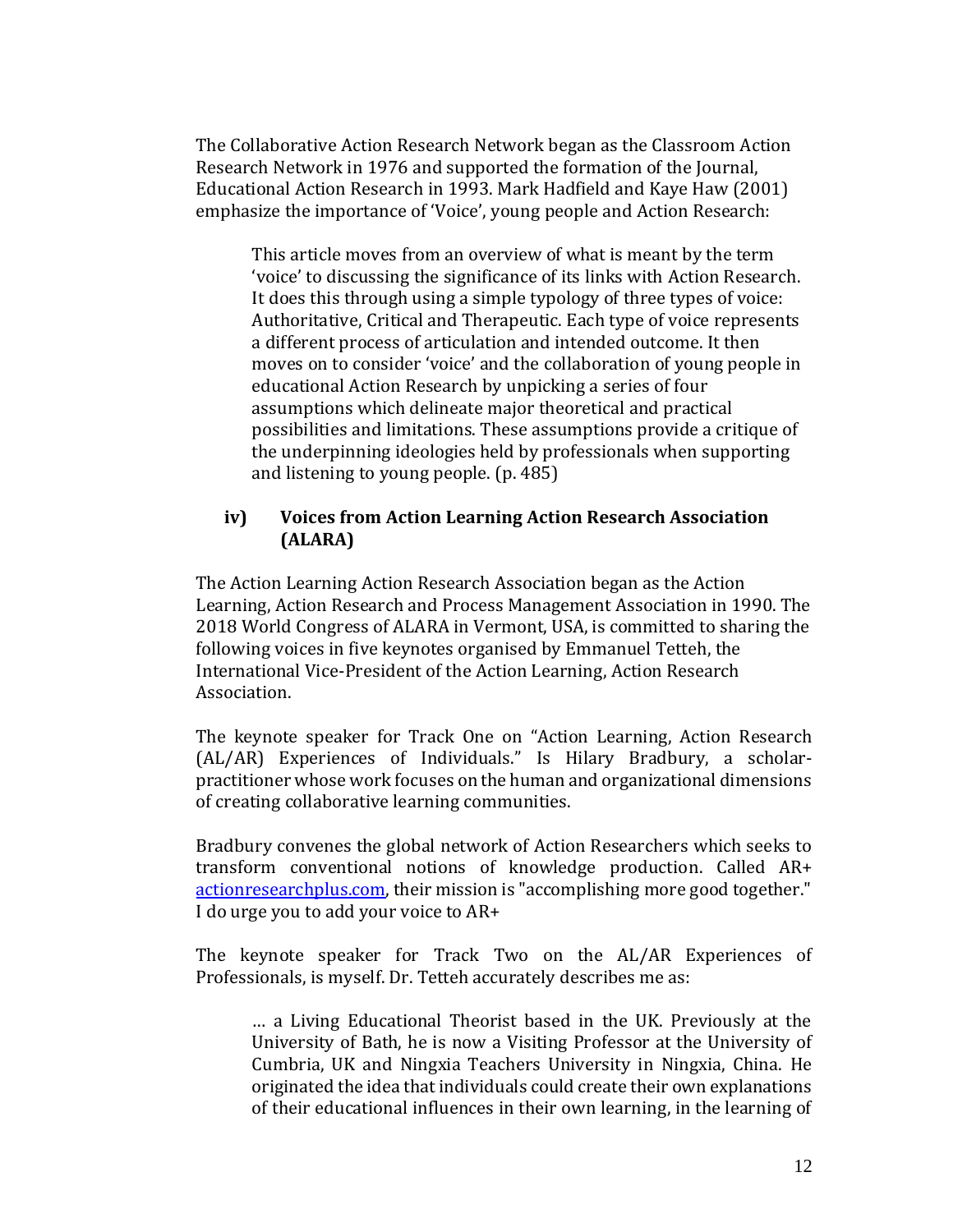others and in the learning of the social formations in which their inquiries are located, as their living-educational-theories. He pioneered the use of digital, multi-media narratives for clarifying and evolving the meanings of the expression of embodied values in explanations of educational influence, in research degrees. The resources on his website [http://www.actionresearch.net](http://www.actionresearch.net/) are an international resource for Action Researchers who are generating their own living-theories with values that carry hope for the flourishing of humanity. These theories are generated from inquiries of the kind, "How do I improve what I am doing? In which 'I' exists as a living contradiction."

The keynote speaker for Track Three on the AL/AR for Communities' Developments, is Mary Brydon-Miller**.** Brydon-Miller is a Professor in the Department of Educational Leadership, Evaluation, & Organizational Development in the College of Education and Human Development at the University of Louisville. She is a participatory Action Researcher who conducts work in both school and community settings. Her most recent research focuses on research ethics in educational and community settings and on the transformation of institutions of higher education through Action Research. She is the editor, with David Coghlan, of the SAGE Encyclopedia of Action Research and is completing work on a book on ethical challenges in the context of participatory research with her colleague Sarah Banks from Durham University. Her next major project focuses on working with middleschool students from around the world to engage as citizen scientists to better understand the impacts of global climate change.

The keynote speaker for Track 4 on the AL/AR for Organizational Advancements, is Ernie Stringer. (For details of the voice of Ernie Stringer see the section below on Voices from Indigenous knowledge enquiries in Australia).

The keynote speaker for Track 5 on "Action Learning, Action Research for Global Initiatives." is Hassana Alidou.

Alidou is the coauthor of "Action Research to improve youth and adult literacy in multilingual contexts: Empowering learners in a multilingual world*."* This book provides guidance for trainers of youth and adult educators and for those who manage non-formal education and curriculum development programmes in youth and adult literacy.

One of the greatest challenges in education today is to adapt and respond to a linguistically and culturally diverse world, and to combat social disintegration and discrimination. Participatory and collaborative Action Research represents an empowering and emancipatory approach to this challenge because the 'target groups' become involved as equal partners. (Bookcover, Alidou and Glanz,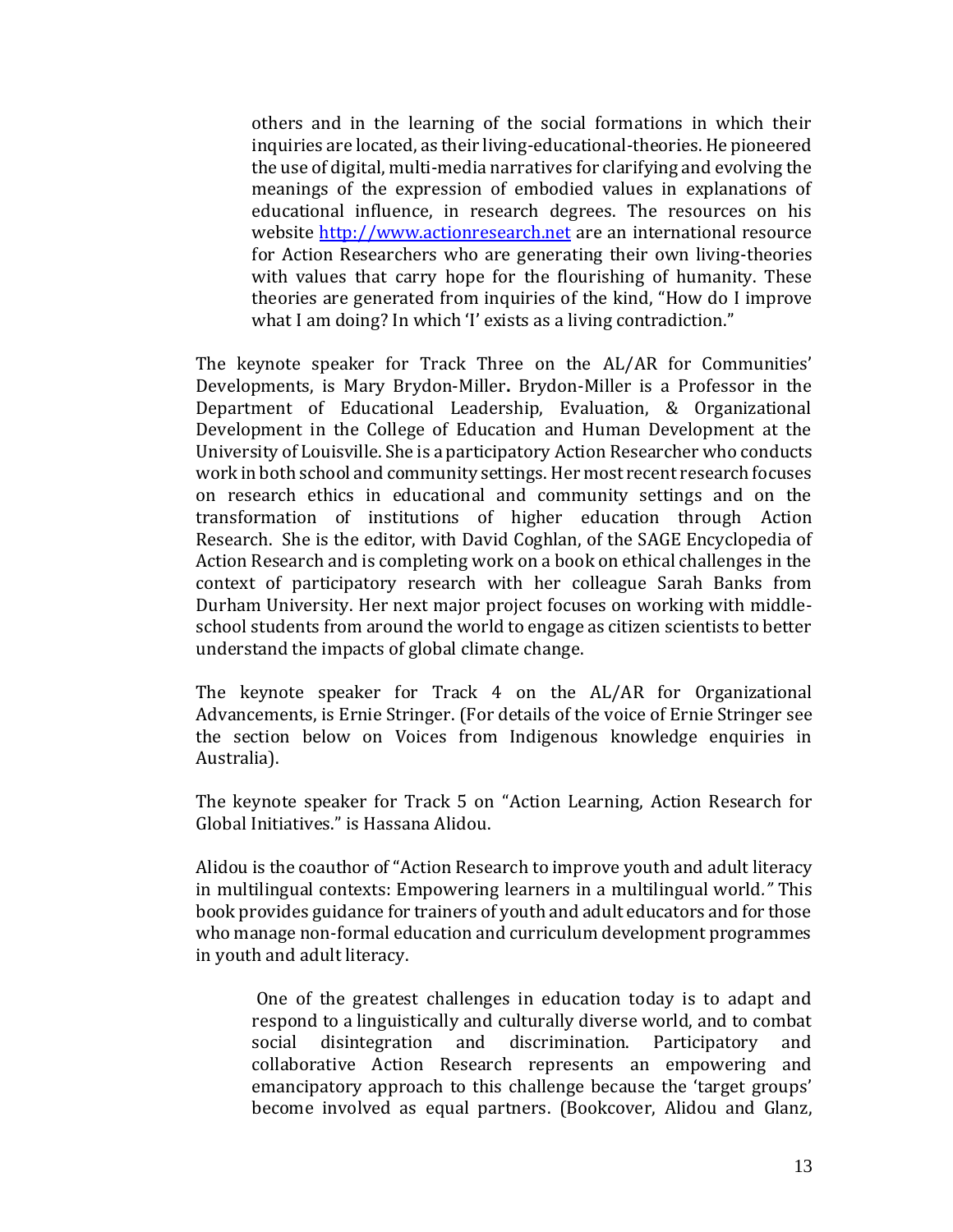## 2015)

A Collaborative Panel Discussion at the 10<sup>th</sup> World Congress of ALARA with all five Keynote Speakers, will focus on the action learning question: Where do we go from here, in the quest of addressing The Action Learning and Action Research Legacy for Transforming Social Change*?* Readers of this chapter could contribute to this ongoing conversation from the homepage of ALARA [\(https://www.alarassociation.org/\)](https://www.alarassociation.org/)

# **v) Voices from The Action Research Network of the Americas (ARNA), including both North and South America**

The Action Research Network of the Americas began in 2012 and held its first ARNA conference in 2013. You can access its democratic, multi-voice, multiple perspectives stance of Action Research at:

## <http://www.arnaconnect.org/>

The Action Research [Network of the Americas \(](http://arnawebstie.org/)ARNA) brings together people of the Americas and beyond who engage in and support Action Research. We have created a website that can be read by visitors and edited by members. In keeping with the democratic, multi-voice, multiple perspectives stance of Action Research, we invite our members to join us as web developers to help create the future of ARNA-connect. We hope you will explore and become involved as a member. We are a growing network and welcome active participation!

- 1. Watch a [video about how ARNA](http://www.arnaconnect.org/home/home1) got started. Explore the [ARNA](http://arnawebsite.org/)  [website](http://arnawebsite.org/) to find more information about ARNA. If you attended a conference you are a member.
- 2. Check out the ["Resources"](http://www.arnaconnect.org/resources) and think about what resources you can to the site.
- 3. Explore the [ARNA Member](http://www.arnaconnect.org/membership/members/mappingmembers) and the [University/Organizations and](http://www.arnaconnect.org/membership/mappingorgs)  [Network Map.](http://www.arnaconnect.org/membership/mappingorgs) Being an ARNA member is a bit like joining your public radio station-- you don't have to join but it is good for all of us if you do.
- 4. Use the ARC tab to explore the [Action Research](http://sites.google.com/site/groupsarna/collaborative-interest-groups) Communities [\(ARCs\)](http://sites.google.com/site/groupsarna/collaborative-interest-groups) of ARNA. Members can join one of these communities. We are just beginning this so you can be one of the leaders here.

# **vi) Voices from Participatory Research in Asia (PRIA)**

Participatory Research in Asia (PRIA) was established in 1982. PRIA's mission is building capacities of citizens, communities and institutions, to enable vibrant, gender-equal societies. See: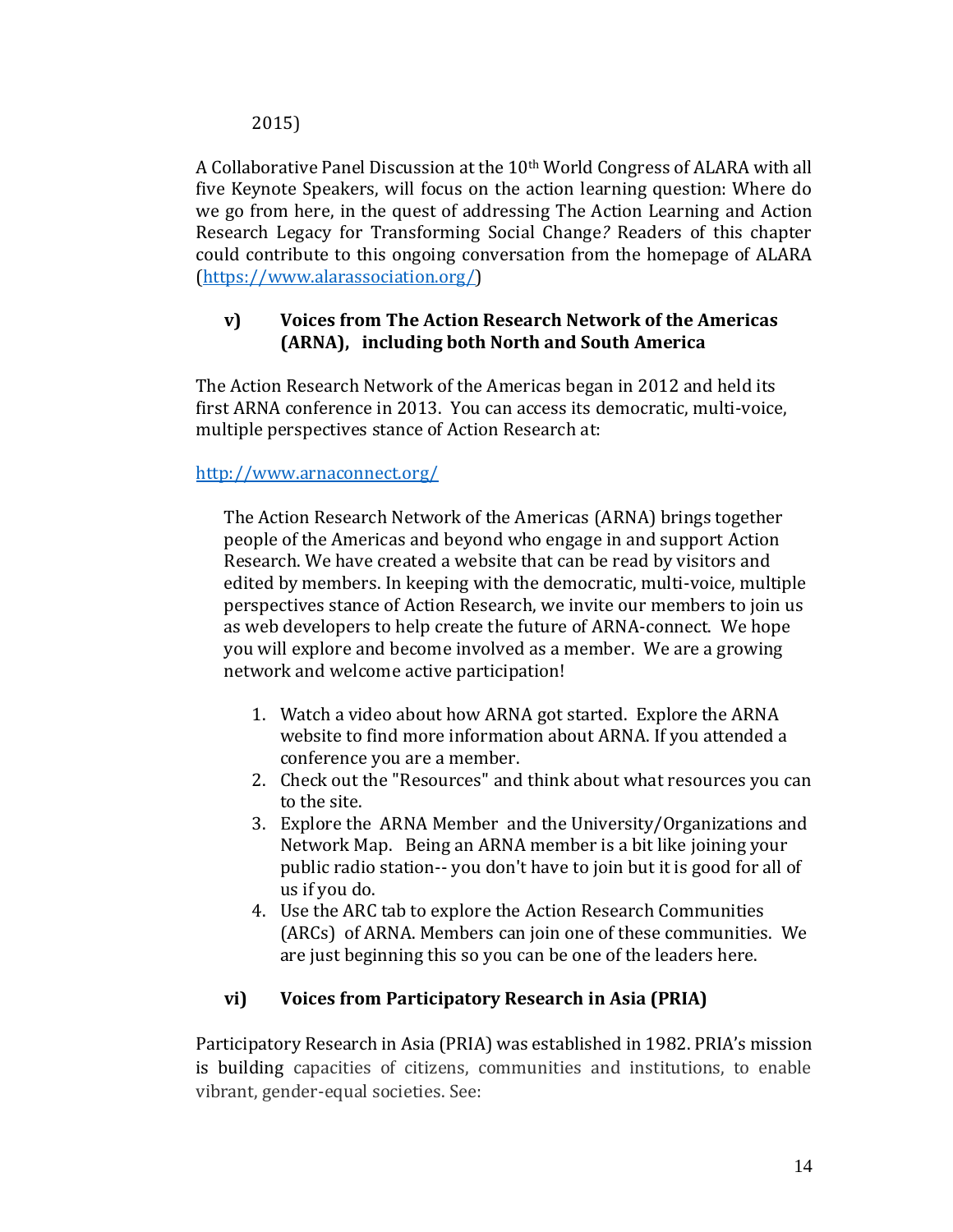### [https://www.pria.org](https://www.pria.org/)

PRIA's Founder-President, Rajesh Tandon highlights to importance of active citizenship in PRIA:

"Active citizenship is about both rights and obligations. Great policies and big schemes cannot automatically result in improvements in people's lives without collective awareness and actions of citizens for whose public good they are created. Also, merely pin-pointing the weakness of government institutions is not enough; we have to find ways to support them to improve their capacities and functioning." – Dr. Rajesh Tandon, PRIA.

The motto of PRIA is **Knowledge. Voice. Democracy.** These involve; valuing diversity of knowledge cultures - forms, languages, expressions; listening, supporting and amplifying the voice of hitherto excluded, their dreams, hopes, frustrations, pains; promoting practices and rituals of participatory democracy and making institutions transparent and accountable to citizens.

In this section I am also highlighting the voice of Dr. Swaroop Rawal (2006) from her work in India, especially in supporting the education of girls. Here is the Abstract from her doctoral thesis on 'The Role Of Drama In Enhancing Life Skills In Children With Specific Learning Difficulties In A Mumbai School: My Reflective Account' <http://www.actionresearch.net/living/rawal.shtml>

This thesis is a reflective account of an Action Research project set in a drama classroom. It is a multi-voiced patchwork text which is created and built imaginatively to re-present my students and my experience in the drama classroom.

On one level it deals with the question 'How can drama be used to enhance life skills in children with specific learning disabilities studying in a school in Mumbai?' On the second level it is related to the question 'How can I improve my practice?'

This research is concerned with a teacher's capacity to recognise and realise the opportunity of an alternate reality in teaching. The reality of loving and caring for the students. The reality of an empathetic, compassionate, just and democratic classroom.

The foundation of this study was laid when I saw the children in need suffer due to insensitive teaching practices and uncooperative peers and family. I was concerned with the trauma faced by students in the prevalent educational setting in India. I believe that what I do in education should help make changes for the better in our society. Life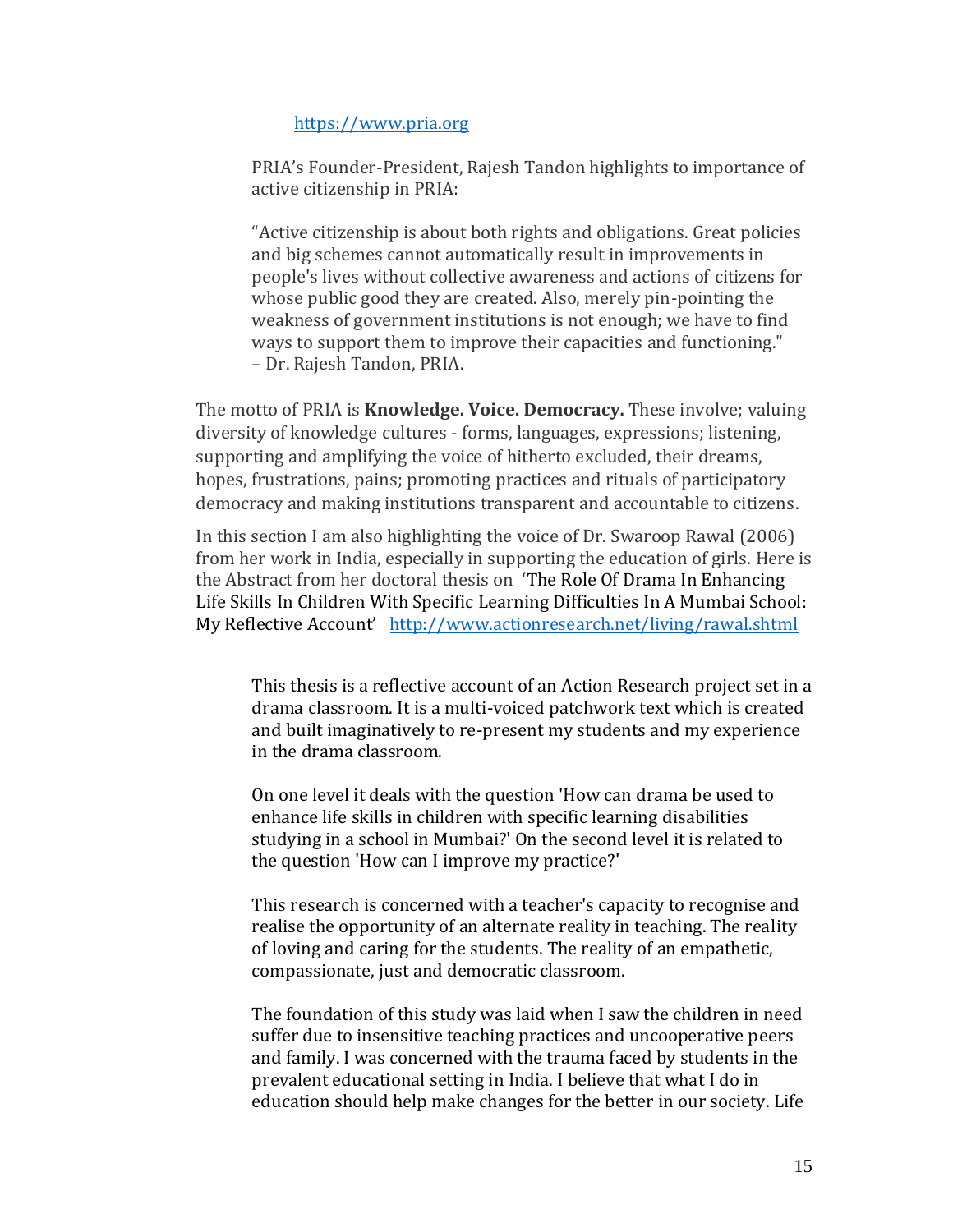skills enhancement, in my understanding, was a way to alleviate the stress the children experienced seeing that life skill education promotes mental well-being in young people and behavioural preparedness… Additionally, this study investigates the influences of Action Research on my practice and the impact of engaging in the stages of Action Research which provided me with a methodical structure for implementing and analyzing the teaching and the learning process. This defined structure guided me through systematic and conscious data collection, data analysis, and reflection. The data is composed of classroom observations and transcripts, a collection of the students and my work and interviews with their schoolteachers and parents… (Rawal, 2006, Abstact)

Over ten years later, in her continuing post-doctoral enquiries into enhancing the learning of marginalized children, Rawal (2017) writes in, "[Making](http://ejolts.net/node/299) the 'impossible' possible: using a Living Theory [methodology](http://ejolts.net/node/299) to improve my [practice](http://ejolts.net/node/299)**."**

This paper explores how I had a change of understanding concerning my relationship with the children of my country, and how I entered an 'I-You' relationship (Buber, 1970) of genuine love and care. The change encouraged me to negate the contradictions I experienced in my practice and take concrete steps towards the betterment of their learning. The gifts and talents of the marginalized children have persistently been dismissed and it has been alleged that they are 'impossible' to teach. As I try to make the 'impossible' possible, I draw attention to the education of the rural children in India who have unequal opportunities and education; with proper motivation they can achieve beyond what some consider to be possible.

Through a multi-media representation of my classroom, I discuss the unexplored domain of pre-vocational education in the primary school. I believe it to be a field for consideration, scrutiny and research if we hope to augment the educational competencies of our children to enable their seamless entry into the world of work.

I share my students' and my own experiences in learning as I seek to communicate an innovative paradigm of vocational education, while using a living educational theory approach to answer the question, 'How do I improve what I am doing?' (Rawal, 2017, p. 72)

### **vii) Voices from the Network For Educational Action Research Ireland (NEARI)**

[http://www.eari.ie/neari-network-for-educational-action-research-in](http://www.eari.ie/neari-network-for-educational-action-research-in-ireland/)[ireland/](http://www.eari.ie/neari-network-for-educational-action-research-in-ireland/)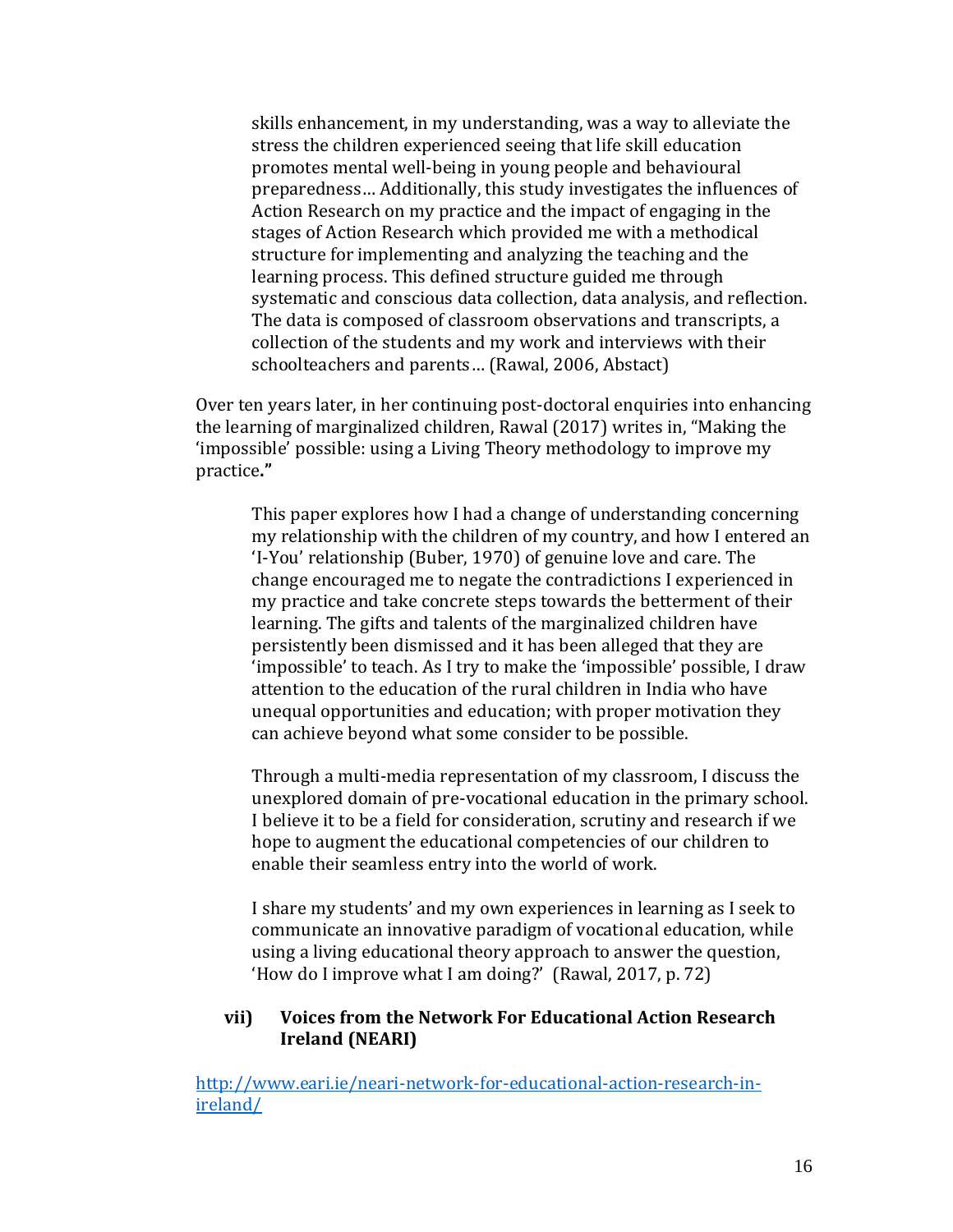NEARI is a network for Action Researchers who are new to Action Research, as well as those who are working on Action Research projects along with some who are life-long Action Researchers. This is a cross sectoral group with participants from all levels of the education system. If you would like to learn more about what is happening at NEARI, read our blog at<http://www.eari.ie/> or if you would like to join the NEARI network, please contact us at [info@eari.ie](mailto:info@eari.ie)

At NEARI we support and promote educational Action Research opportunities, while providing a platform for sharing and disseminating our research, publications, key contacts, history and current activities to teachers, schools, and communities. The aim of this network is:

- to contribute to the greater good and growth of educational knowledge by sharing our research stories and useful resources
- to provide encouragement and support for Action Researchers in conducting rigorous and evidence based work,
- to provide opportunities for personal and critical engagement through networking and resource sharing,
- to link Action Researchers in Ireland with the broader global Action Research communities
- to build an Action Research platform to enhance learning and teaching in educational contexts and in teacher education in Ireland.

Whilst Roche, McDonoagh, Glenn and Sullivan have produced several books since being awarded their Living Theory doctorates from the University of Limerick in Ireland in 2006 and 2007, their voices and narratives in their doctorates remain a lasting testimony to their original contributions to the knowledge-base of Action Research:

2007 **"**[Towards a living theory of caring pedagogy: interrogating my practice](http://www.eari.ie/research-and-publications/mary-roches-phd-thesis/)  [to nurture a critical, emancipatory and just community of enquiry](http://www.eari.ie/research-and-publications/mary-roches-phd-thesis/)" Mary Roche's PhD thesis (University of Limerick)

2007 " [My living theory of learning to teach](http://www.eari.ie/research-and-publications/caitriona-mcdonaghs-phd-thesis-2/) [for social justice:](http://www.eari.ie/research-and-publications/caitriona-mcdonaghs-phd-thesis-2/) [How do I](http://www.eari.ie/research-and-publications/caitriona-mcdonaghs-phd-thesis-2/)  [enable primary school children with specific learning disability \(dyslexia\)](http://www.eari.ie/research-and-publications/caitriona-mcdonaghs-phd-thesis-2/)  and myself as their teacher [to realise our learning potentials?](http://www.eari.ie/research-and-publications/caitriona-mcdonaghs-phd-thesis-2/)" Caitriona McDonagh's PhD thesis (University of Limerick)

2006 "Working with collaborative projects: my living theory of a holistic educational practice." Máirín Glenn's PhD thesis (University of Limerick)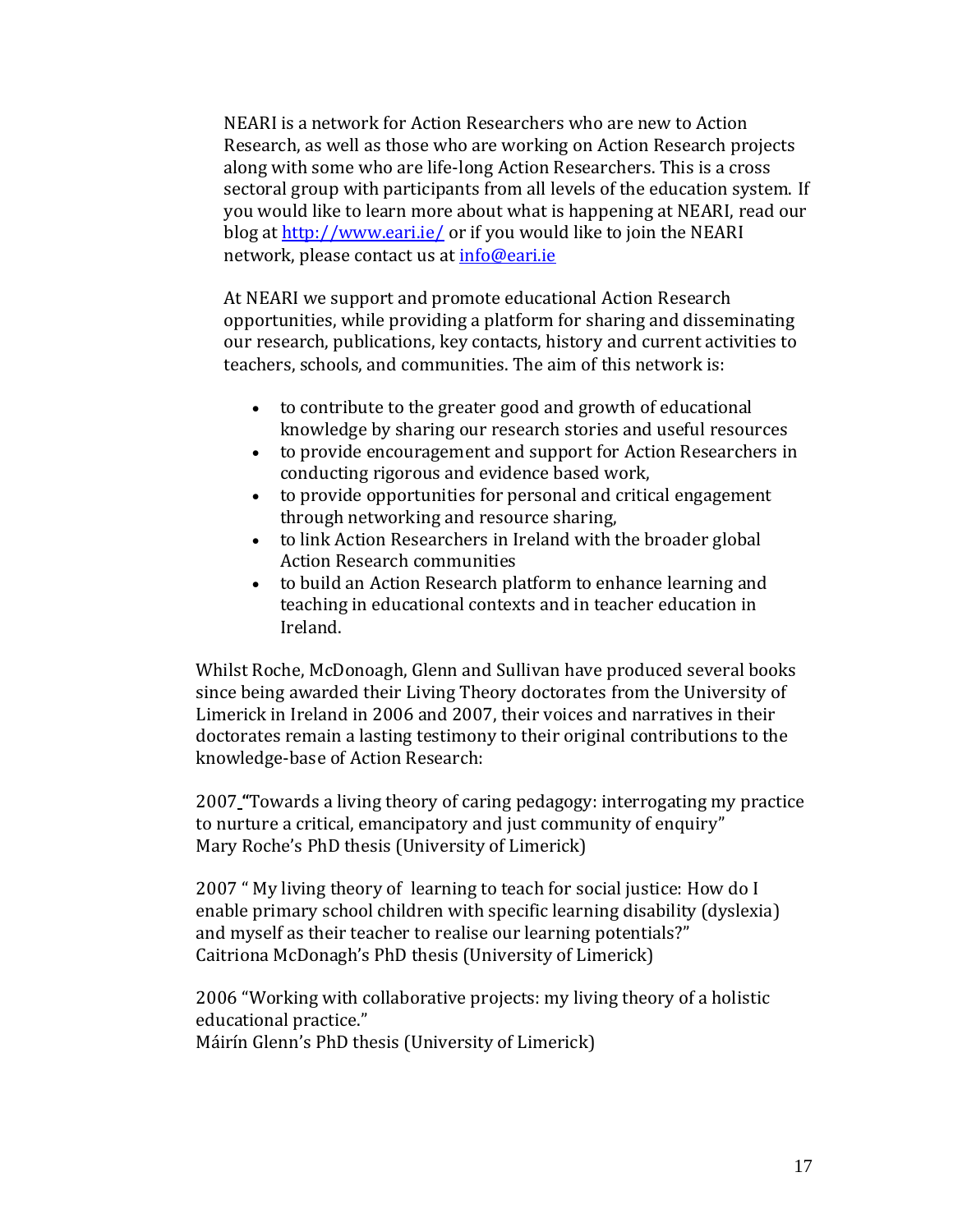2006 " [A Living Theory of a Practice of Social Justice: Realising the Right](http://www.eari.ie/research-and-publications/a-living-theory-of-a-practice-of-social-justice-realising-the-right-of-traveller-children-to-educational-equality-by-bernie-sullivan-for-the-award-of-phd-from-the-university-of-limerick/) of [Traveller Children to Educational Equality](http://www.eari.ie/research-and-publications/a-living-theory-of-a-practice-of-social-justice-realising-the-right-of-traveller-children-to-educational-equality-by-bernie-sullivan-for-the-award-of-phd-from-the-university-of-limerick/)" Bernie Sullivan's PhD thesis (University of Limerick)

## **viii) Voices from the Bluewater Action Research Network (Canada) (BARN)**

[https://www.teachontario.ca/community/explore/tllppke/com](https://www.teachontario.ca/community/explore/tllppke/completed-projects/projects/bluewater-action-research-network-barn/content?filterID=contentstatus%5Bpublished%5D%7Eobjecttype%7Eshowall) [pleted-projects/projects/bluewater-action-research-network](https://www.teachontario.ca/community/explore/tllppke/completed-projects/projects/bluewater-action-research-network-barn/content?filterID=contentstatus%5Bpublished%5D%7Eobjecttype%7Eshowall)[barn/content?filterID=contentstatus%5Bpublished%5D%7Eobj](https://www.teachontario.ca/community/explore/tllppke/completed-projects/projects/bluewater-action-research-network-barn/content?filterID=contentstatus%5Bpublished%5D%7Eobjecttype%7Eshowall) [ecttype%7Eshowall](https://www.teachontario.ca/community/explore/tllppke/completed-projects/projects/bluewater-action-research-network-barn/content?filterID=contentstatus%5Bpublished%5D%7Eobjecttype%7Eshowall)

One of the problems with context and voice in Action Research is that texts, such as this, are heavily influenced by the limitations of the hegemonic influences of Western academic traditions. For example, it was only in 2004 that the Senate of the University of Bath, changed its regulations, governing the submission of research degrees, to permit the submission of e-media. This opened the way for the inclusion and use of digital visual data as evidence in an Action Researcher's explanation of their educational influence in learning. It isn't easy, within the printed text-base of an International Handbook, to point to some of the limitations of this form of communication, especially in communicating the meanings of the embodied expressions of energy-flowing values in the practices and explanations of Action Researchers. However, I do hope that you will take the time to access the 'living-poster' of the Bluewater Action Research Network (BARN) in Canada, to appreciate their innovative use of multi-media narratives to clarify and communicate their educational inquiries.

<http://www.actionresearch.net/writings/posters/barn020617.pdf>

# **ix) Voices from Indigenous knowledge enquiries in Australia**

Here is Dr. Emmanual Tetteh's introduction to the voice of Dr. Ernie Stringer:

Dr. Ernie T. Stringer is intended to serve as the WC Keynote Speaker for the Stream/Track Four on the AL/AR for Organizational Advancements. Dr. Stringer has spent the last 50 years as a teacher, practitioner, professor, and Action Researcher; he has an extensive background in education, including ten years as a primary teacher, and ten years in teacher education at Curtin University. Over that time, Dr. Stringer has engaged with others to think generatively and to develop a new vision for humanity. It is through this effort that he hopes to better equip people to locate new solutions and possibilities for themselves and the communities of which they are a part. Through teaching—from the primary to the Ph.D. level—Ernie's experiences have covered a broad spectrum, and he attributes this diverse history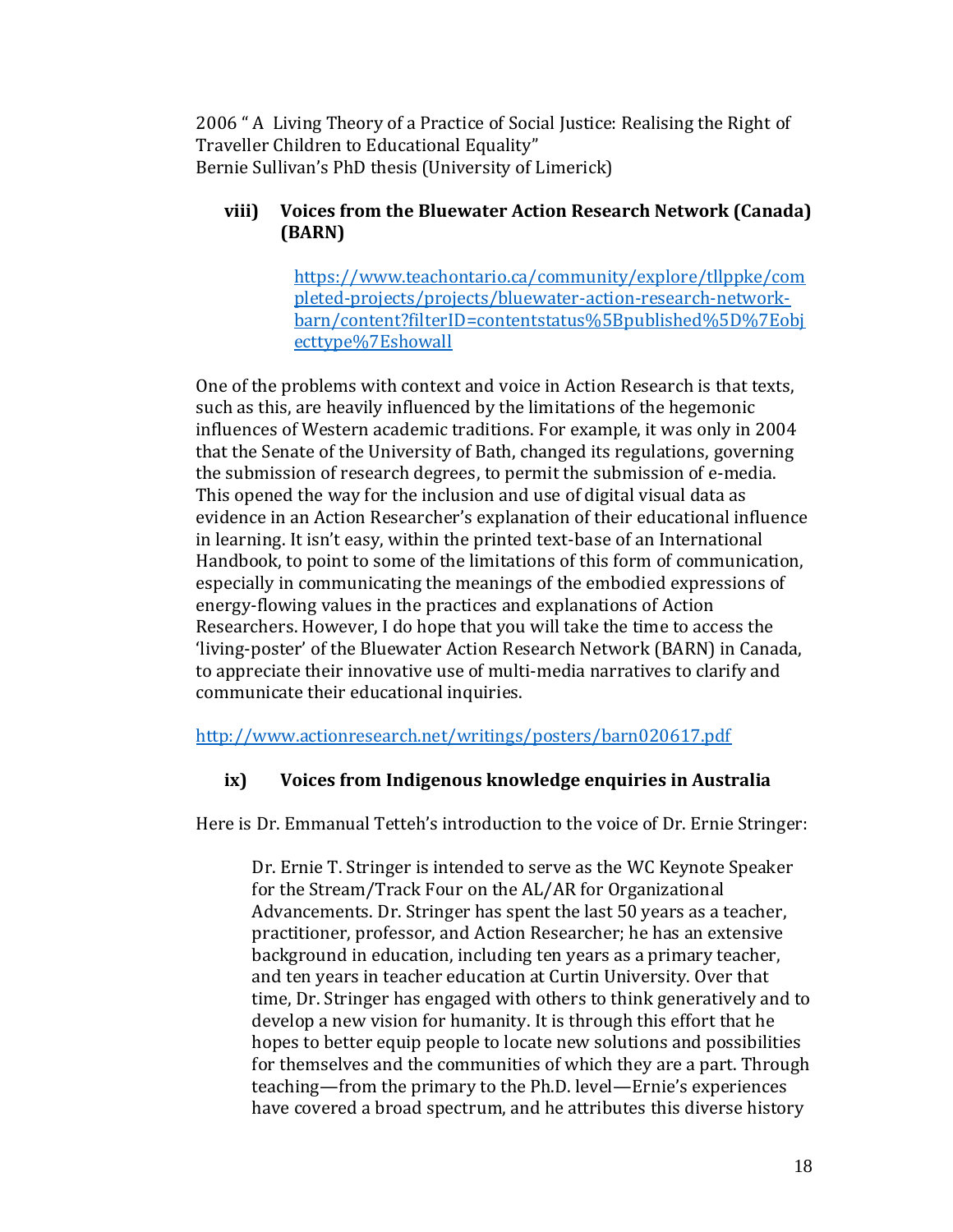to who he is. Dr. Stringer has also made significant contributions by authoring numerous influential texts on Action Research, including Action Research in Education (2008), Action Research in Health (with Genat, 2003), Action Research in Human Services (with Dwyer, 2004), and Integrating Teaching, Learning, and Action Research (with Christensen, & Baldwin, 2009).

At the Centre for Aboriginal Studies at Curtin University (1986–2003) he engaged in Action Research projects and consultancies in schools, Aboriginal communities, government departments, non-government organizations and business corporations. In 1988, he assisted in the development of an Australian National Aboriginal Education Policy. He was contracted by UNICEF (2002–2005) to direct a highly successful community engagement project for the East Timor Department of Education, Culture, Youth, and Sports. Through visiting appointments at universities in Illinois, New Mexico, Texas and New York, he has maintained continuing connection with an international network of scholars in education, anthropology, and sociology. He is the author of numerous action texts and past President of the Action Learning, Action Research Association. For most of the past decade, he was an Associate Editor of the Action Research journal, while engaging in Action Research activities with local Aboriginal people in the Ngaanyatjarra school system in Western Australia.

There are further voices that focus on Indigenous Knowledge from an Australian context in:

Cairns, H. & Harney, I, B. (2014) Four Circles – Customs that are Law in an Aboriginal Cosmoscape: Justice, Mercy and Survival in Bill Harney's Imulun Wardaman Aboriginal Spiritual Law. (Review by Masters & Whitehead, 2017)

**Review:** 'There can be a really good ending in Imulun in Australia', (heading, p.201).

This book does not fall readily into any single genre (or other) category, which is part of its very real interest. There is something significant and appealing here for anyone, based on Four Circles's deep humanity and spirituality; however, it is especially for those with an interest in, and concern for the immediate and long-term future of 'Two-Worlds' Aboriginal and other Indigenous peoples, within the apparently 'assimilation-based' Justice system in Northern Territory.

Without detailed knowledge, e.g. of formal Australian law and related practice, and as outsiders, there is much that we are not qualified to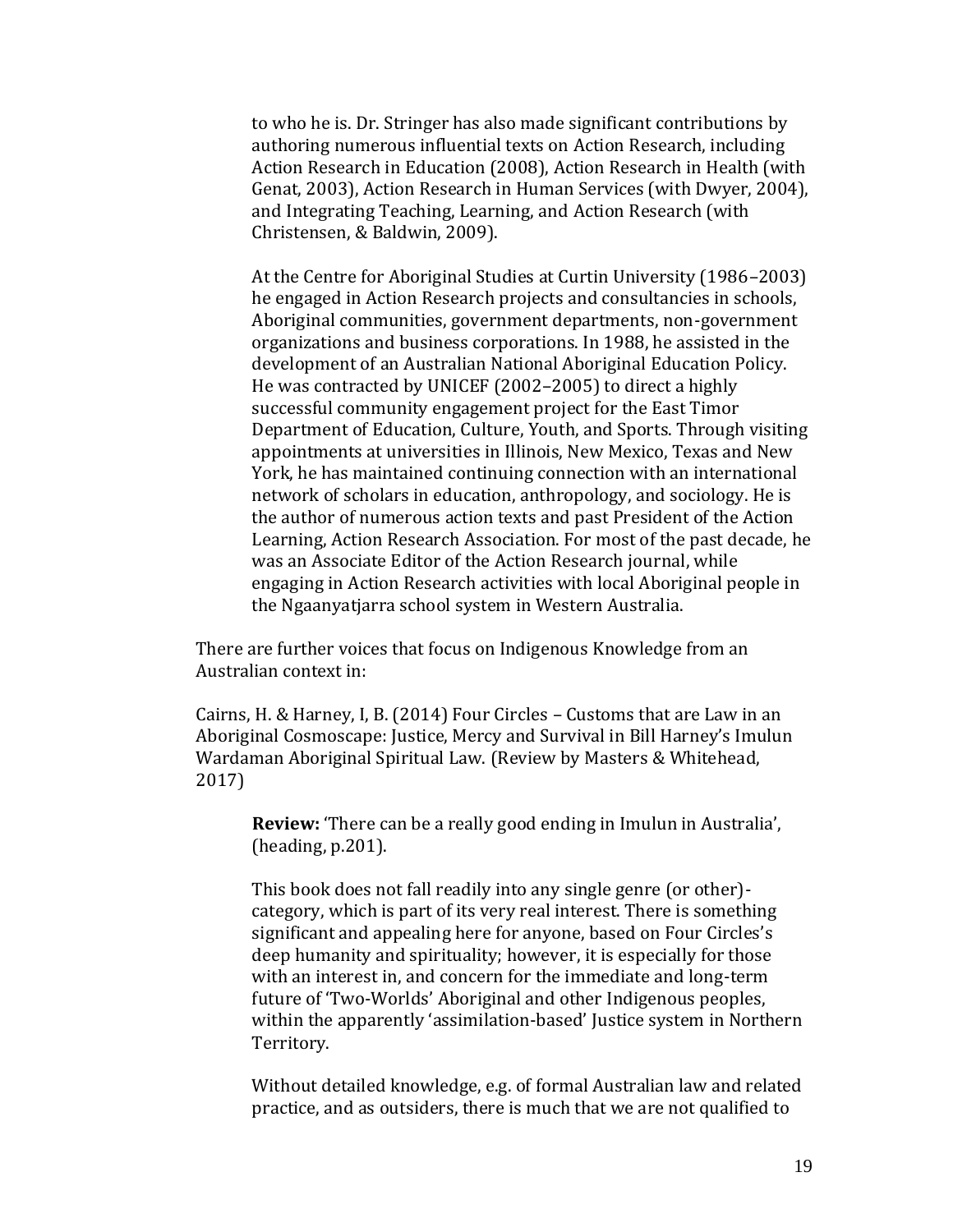comment on or discuss. However, we can attempt to illustrate how the voices of Bill Idumduma Harney and Hugh Cairns sit within 'Living-Theory' Action-Research practice, and present and consider, in outline only, the case they make for an appreciative and deep valuing of their Marriage and Family Customary Law; and for its approach to redeeming their miscreants to be more widely adopted.

The context in which we write this review is one of deep distress on all sides, as a Royal Commission is being set up to investigate the various forms of extreme abuse, including tear-gassing of young Aboriginal boys in the ' Don Dale' Juvenile Detention Centre in N.T.. From what we can gather on-line, this is now deeply political. Bill Idumduma Harney, and Four Circles, may have an explicit role in the investigations and recommendations.

Deneulin, S, (2014), introduces a Peruvian lady who 'had to stop her (environmental) activism out of fear (of severe intimidation)', (p.80). She goes on to say, 'This lack of capacity to express one's emotions and suffering severely affects the capability for voice and political participation'. There is 'capable', carefully-considered truth-telling about suffering in Four Circles from both authors, which seems to us to be highly relevant in our context, with a valuable constructive approach. The Royal Commission could provide a constitutional setting for direct, politically-relevant participation. Four Circles is far from being a political diatribe; rather, a strongly-voiced expression of pain. It seems to us to be a strong and well- considered offering of an essential, practical, value- based way forward which demands attention, rather than an 'attacking' text. It is based on trust that the book will help the 'White Man' to 'wise-up', and do the right thing in the best interests of all. In recommending the book, we are aligning ourselves with this tone.

The book's Dedication, to be found at the end, (p.210), is therefore significant:

It is dedicated to the indigenous people of the Australian continent: with praise for their courage in keeping to the road of freedom, equality and community; and with prayers for the fulfillment of their hopes and expectations in Australia where their land is loved, their families are nurtured, and their spiritual Life and Law given freedom under a spiritual Sovereign, under a Parliament and Government elected to govern for all the people, in honour and respect for the lives and cultures and persons of everyone: Originals, Settlers and New. (p. 210)

#### **x) Voices from the Action Research Africa Network (ARAN)**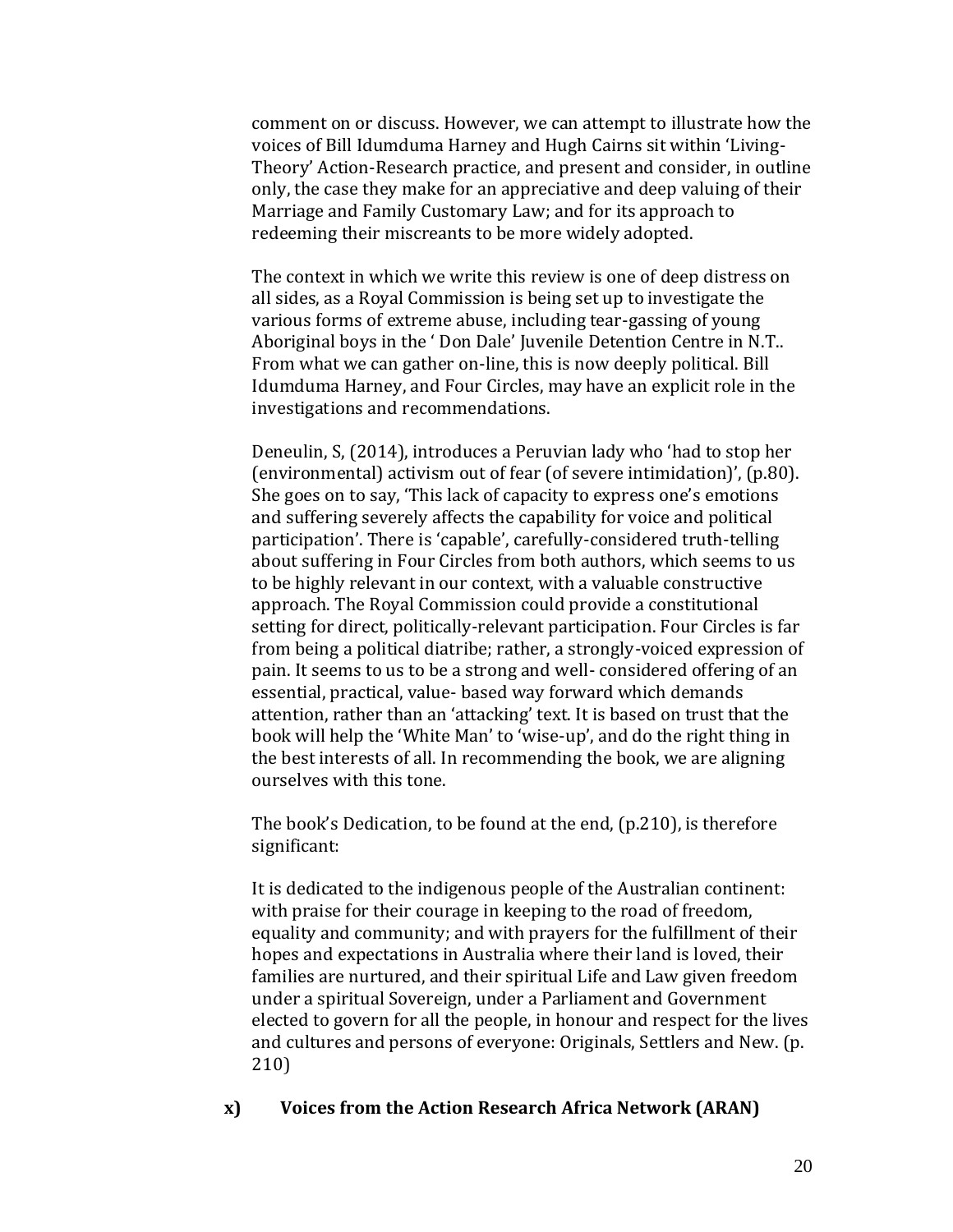#### **Action Research Africa Network**

 This network enables Action Researchers in the UK to learn from African researchers about Ubuntu as a way of being as they explore multi-media narratives for representing their Action Research studies.

Eden Charles (2007) has made an original contribution to educational knowledge about Ubuntu in his response to his question: How Can I Bring Ubuntu As A Living Standard of Judgement Into The Academy? Moving Beyond Decolonisation Through Societal Reidentification And Guiltless Recognition. Here is the Abstract to his thesis:

This is a living theory thesis which traces my engagement in seeking answers to my question that focuses on how I can improve my practice as someone seeking to make a transformational contribution to the position of people of African origin. In the course of my enquiry I have recognised and embraced Ubuntu, as part of an African cosmology, both as my living practice and as a living standard of judgement for this thesis. It is through my Ubuntu way of being, enquiring and knowing that my original contribution to knowledge has emerged.

Two key approaches are identified and described in depth: 'guiltless recognition' and 'societal re-identification'. These emerge from a perception of self that is distinct within but not isolated in an awareness of 'inclusionality'. They are intimately related concepts. Guiltless recognition allows us to move beyond the guilt and blame that maintains separation and closes down possibility. It provides a basis for action and conception that moves us towards the imagined possibilities of societal reidentification with Ubuntu…

Visual narratives are used to represent and help to communicate the inclusional meanings of these living standards of judgement. The narratives are focused on my work as a management consultant and include my work with Black managers. They explain my educational influence in creating and sustaining the Sankofa Learning Centre for Black young people in London. They include my living as a Black father seeking to remain present and of value to my son within a dominant discourse/context in which this is a contradiction to the prevalent stereotype. (Charles, 2007, Abstract)

You can access Charles (2007) thesis from **<http://www.actionresearch.net/living/edenphd.shtml>**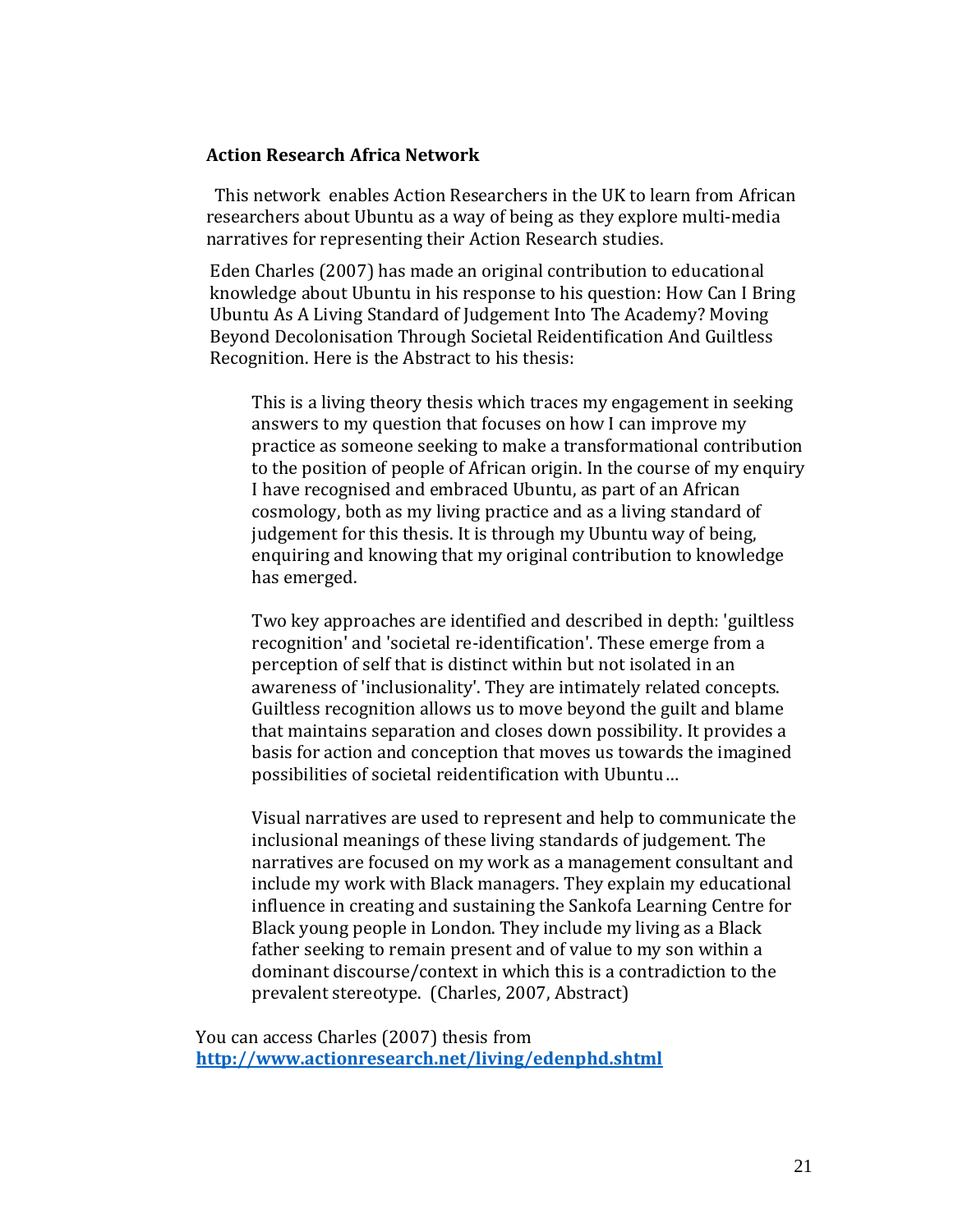The importance of context and voice in Action Research has been stressed by Keizer-Remmers (2017) whose doctorate was awarded by the University for Humanistic Studies in Utrecht, for her thesis on 'Underneath the Surface of Cosmopolitanism: In search of cosmopolitanism in higher education.' My reason for including Keizer's point on cosmopolitanism below, is that Keizer engages with cosmopolitanism as a moral concept that, for me, carries hope for the flourishing of humanity, in the context of professional higher education:

Looking for cosmopolitans: An unexpected journey

Writing a doctoral thesis is a puzzling endeavour. It is like embarking on an expedition with a fair idea about the destination, the route to follow, and the duration of the journey. One starts out with a more or less coherent itinerary, clear stops on the route, and a well-defined end in mind – only to find out that it has seemingly autonomously evolved into a completely different expedition; it develops as it goes along and becomes something one has neither anticipated nor planned.

In my case, I set off on a quest to find cosmopolitans, but instead encountered myself as a "living contradiction" (Whitehead, 2000, p. 93). As such, this exploration has benefited from a metamorphosis from a post-positivist rationalistic plan to 'prove something' into a participant-led socio-analytic visual study – one that is embedded in an account of a reflective practitioner (Schön, 1983, 1987) as she grapples with cosmopolitanism as an inspirational moral concept for professional higher education. (p.17)

### **Voices from the Educational Journal of Living Theories (EJOLTS)**

EJOLTS was established in 2008 to provide a public, freely accessible forum, for Action Researchers, self-study researchers and other researchers who were willing to hold themselves to account, in their explanations of educational influences in learning, for living their values and understandings as fully as possible.

**EJOLTS** is committed to publishing [living-educational-theory](http://ejolts.net/node/220) (often shortened to living-theory) accounts of practitioner-researchers from a wide range of global, social, cultural and professional contexts. We welcome submissions from all Living Educational Theory (often shortened to Living Theory) researchers who wish to contribute rigorous and valid accounts of their [living-theories](http://ejolts.net/node/220) to improving educational knowledge.

The journal focuses on the living-theories of practitioner-researchers. Researchers generate their living-theories as their values-based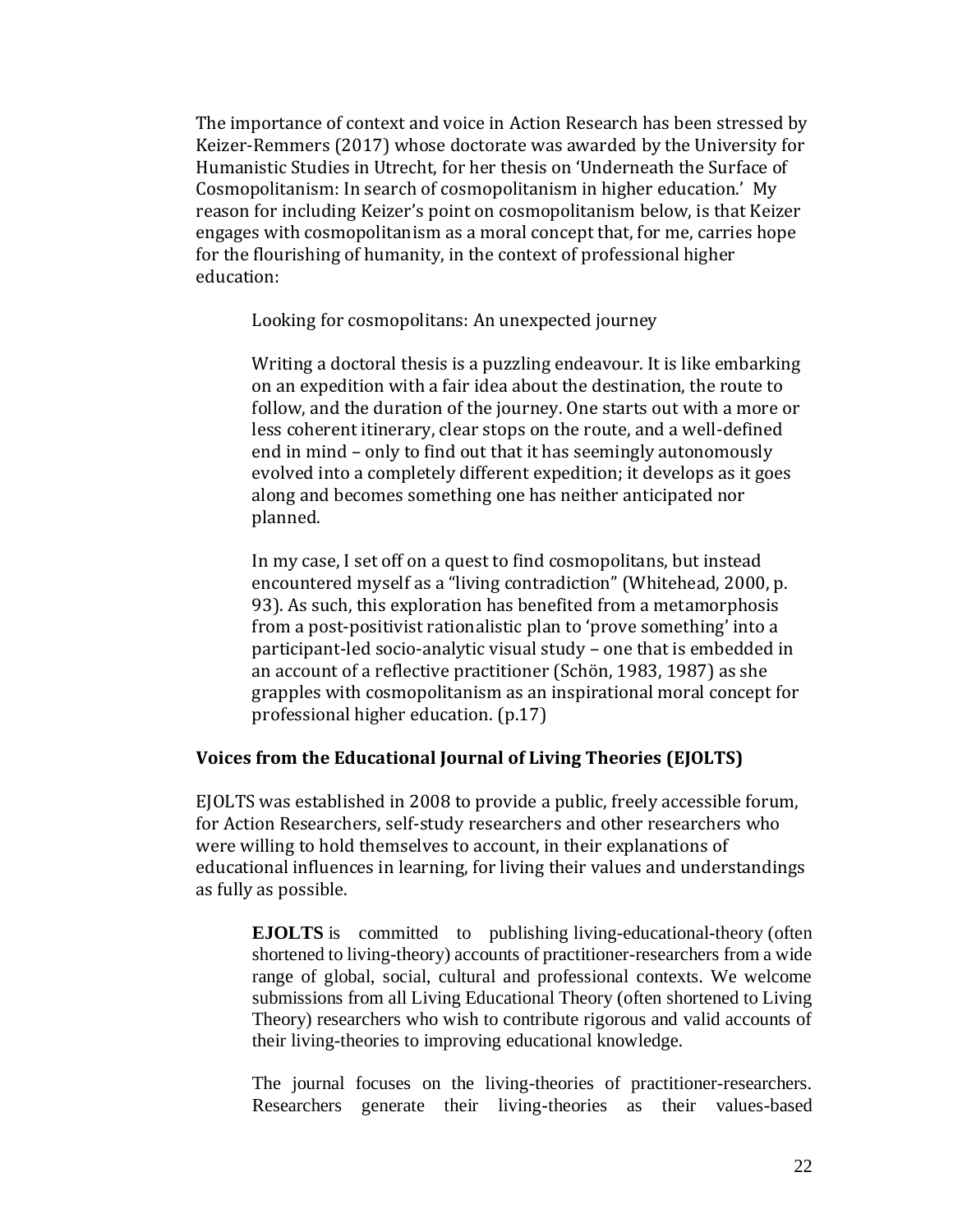'explanations for their educational influences in their own learning, the learning of others and the learning of social formations' [\(Whitehead,](http://actionresearch.net/writings/livtheory.html) 1989) in the process of researching questions such as, 'How do I improve what I am doing'. The values at the heart of Living [Educational](http://ejolts.net/node/220) Theory [research\(](http://ejolts.net/node/220)often shortened to Living Theory research) are the life-enhancing values that are relational and ontological, in the sense that they give meaning and purpose to the lives of individuals and groups. They are values that carry hope for the future of humanity, such as love, freedom, justice, compassion, courage, care and democracy. [http://ejolts.net](http://ejolts.net/)

You can access the archive of contributors from http://ejolts.net/archive with the current (December 2017 issue) accessible from:

### <http://ejolts.net/current>

I have explained above how important it is to access digital, multi-media texts for communicating the meanings of the embodied expressions of relational and ontological values. These are the values that are used as explanatory principles in the explanations of Action Researchers of their educational influences in learning.

Because of the importance of digital, multi-media texts in transcending some of the limitations in my present, printed text-based writings I do urge you to access the homepage of living-posters at:

### <http://www.actionresearch.net/writings/posters/homepage020617.pdf>

Here is the invitation to create and share your living poster and encourage others to do the same by:

- Creating and uploading a 2-3minute video-clip to YouTube of you communicating the essentials of your context, interests, research passions, practice and values as the explanatory principles and living standards of judgment to which you hold yourself accountable in your practice.
- Creating an attractive A4 poster including text and images, and the url to your YouTube video, which provides brief details of your: context; interests; the values that motivate you and give your life meaning and purpose; research passions; details of a few of your key publications; the url to your website if you have one and your contact details.
- Sending us two files of your living poster i) as a PDF and ii) in whatever programme you have used to create it e.g. WORD, Pages, PowerPoint. with 1-4 keywords that summarise the essence of what you are about to jack@actionresearch.net.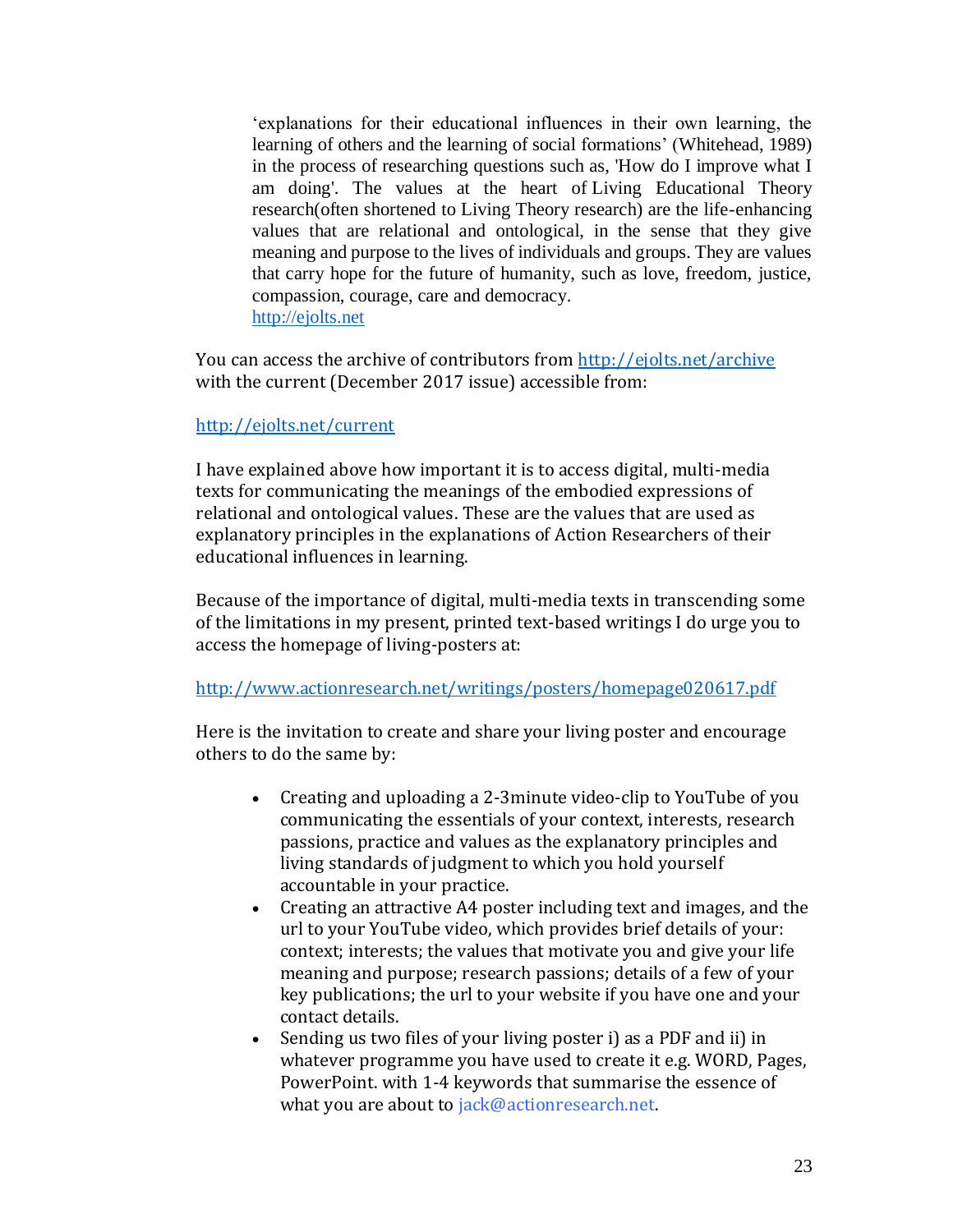### **Conclusion**

I began this chapter on context and voice in Action Research by drawing on ideas from de Sousa Santos' (2014) social science theory. These ideas on 'epistemicide' helped me to explain the contribution of Action Researchers to an epistemological transformation in educational knowledge with a grounding in the embodied knowledges of Action Researchers. I shall conclude this chapter by drawing ideas from other social scientists to draw a distinction between the dominating influences of global, neo-liberal economic forces and the counter hegemonic influences of Action Researchers who are supporting co-operative economics.

Jones (2015) has analysed corporate power and questioned the idea of a responsible capitalism whilst advocating actions that move towards social accountability. Jones and O'Donnell (2017) have offered alternatives to neoliberalism in actions that move towards equality and democracy. I am suggesting that the global, transformative influences of Action Researchers, in enhancing the flow of values and understandings that carry hope for the flourishing of humanity rest, will include analyses such as those offered by Jones and Jones and O'Donnell that reveal the way that neo-liberal economics serve to constrain these values and understandings. The international co-operative alliance offer co-operative economic practices that are transcending these constraints (See - http://ica.coop/en/whats-co-op/co-operative-identity-values- principles )

Action Researchers, who are committed to co-operative values and understandings, seek to live as fully as possible the values of self-help, selfresponsibility, democracy, equality, equity and solidarity. Co-operative actionresearchers believe in the ethical values of honesty, openness, social responsibility and caring for others.

If the above ideas resonate with your own ontological values and research interests do make your own contributions, from your own context and in your own voice, to the community of Living Theory Action Researchers, narrative inquirers, self-study researchers and autoethnographic researchers who are already contributing to enhancing the influence of Living Theory research as a social movement.

### **References**

Alidou, H. & Glanz, C. (2015) *Action Research to improve youth and adult literacy: Empowering learners in a multilingual world*. Abuja: UNESCO Institute for Lifelong Learning.

Altrichter, H., Kemmis, S., McTaggart, R. & Zuber-Skerritt, O. (1990) Defining, Confining or Refining Action Research?, in Zuber-Skerritt, O. (Ed) (1990)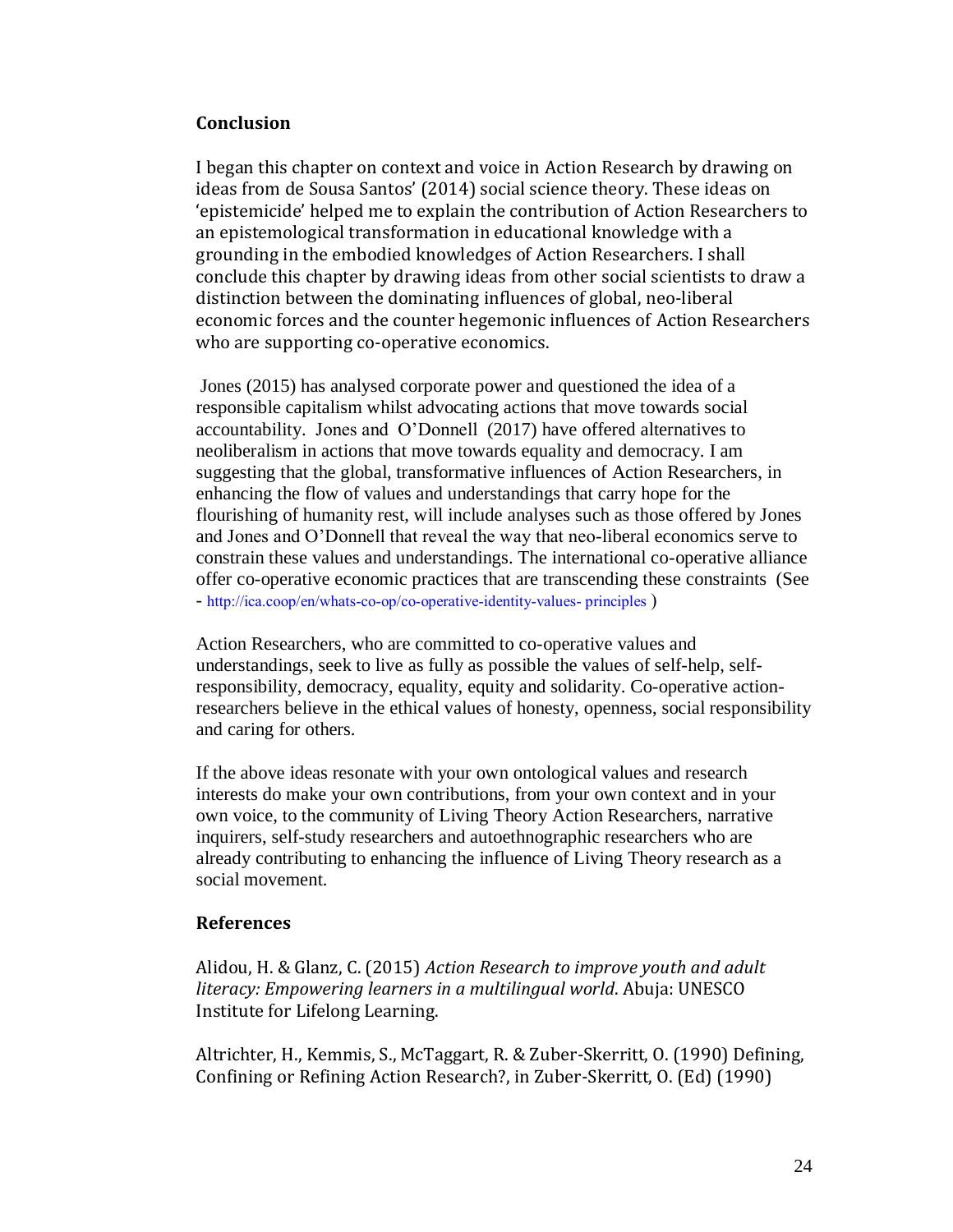*Action Research For Change and Development*. Griffith University, Australia; Centre for the Advancement of Learning and Teaching.

Bognar, B. & Zovko, M. (2008) Pupils as Action [Researchers:](http://ejolts.net/node/82) improving [something](http://ejolts.net/node/82) important in our lives**.** *Educational Journal of Living Theories* 1(1); 1-49. Retrieved 24 November 2017 from **<http://ejolts.net/node/82>**

Carr, W. and Kemmis, S. (1986) *Becoming Critical. Education, knowledge and Action Research*, Lewes: Falmer.

Charles, E. (2007) *How Can I bring Ubuntu As A Living Standard Of Judgment Into The Academy? Moving Beyond Decolonisation Through Societal Reidentification And Guiltless Recognition.* PhD., University of Bath. Retrieved 23rd November 2017 from <http://www.actionresearch.net/living/edenphd.shtml>

de Sousa Santos, B. (2014) *Epistemologies of the South: Justice against Epistemicide*. London; Paradigm Publishers.

Fals Borda, O. & Rahman, M. A. (1991) *Action and Knowledge: Breaking the monopoly with participatory Action Research*. New York; The Apex Press.

Foucault, M. (1980) in Gordon, C. (Ed.) *Power Knowledge.* London; Harvester.

Hadfield, M. & Haw, K. (2001) 'Voice', young people and Action Research, *Educational Action Research*, 9:3, 485-502

Hall, B. (2015) *Beyond Epistemicide: Knowledge Democracy and Higher Education.* First presented at the International Symposium on Higher Education in the Age of Neo Liberalism and Audit Cultures, July 21-25, University of Regina 2015. Retrieved 19 April 2017 from [http://unescochair-](http://unescochair-cbrsr.org/unesco/wp-content/uploads/2015/09/Beyond_Epistemicide_final.pdf)

[cbrsr.org/unesco/wpcontent/uploads/2015/09/Beyond\\_Epistemicide\\_final.](http://unescochair-cbrsr.org/unesco/wp-content/uploads/2015/09/Beyond_Epistemicide_final.pdf) [pdf](http://unescochair-cbrsr.org/unesco/wp-content/uploads/2015/09/Beyond_Epistemicide_final.pdf)

Hall, B. (2017) 9:37 video on the importance of indigenous knowledge. Retrieved 28 November 2017 from [https://www.youtube.com/watch?v=K2q5IoK87\\_k](https://www.youtube.com/watch?v=K2q5IoK87_k)

Jones, B. (2015) *Corporate Power and Responsible Capitalism? Towards Social Accountability.* Cheltenham, UK; Edward Elgar Publishers.

Jones, B. & O'Donnell, M. (Ed.) (2017) *Alternatives to Neoliberalism: Towards equality and democracy.* Bristol; Policy Press.